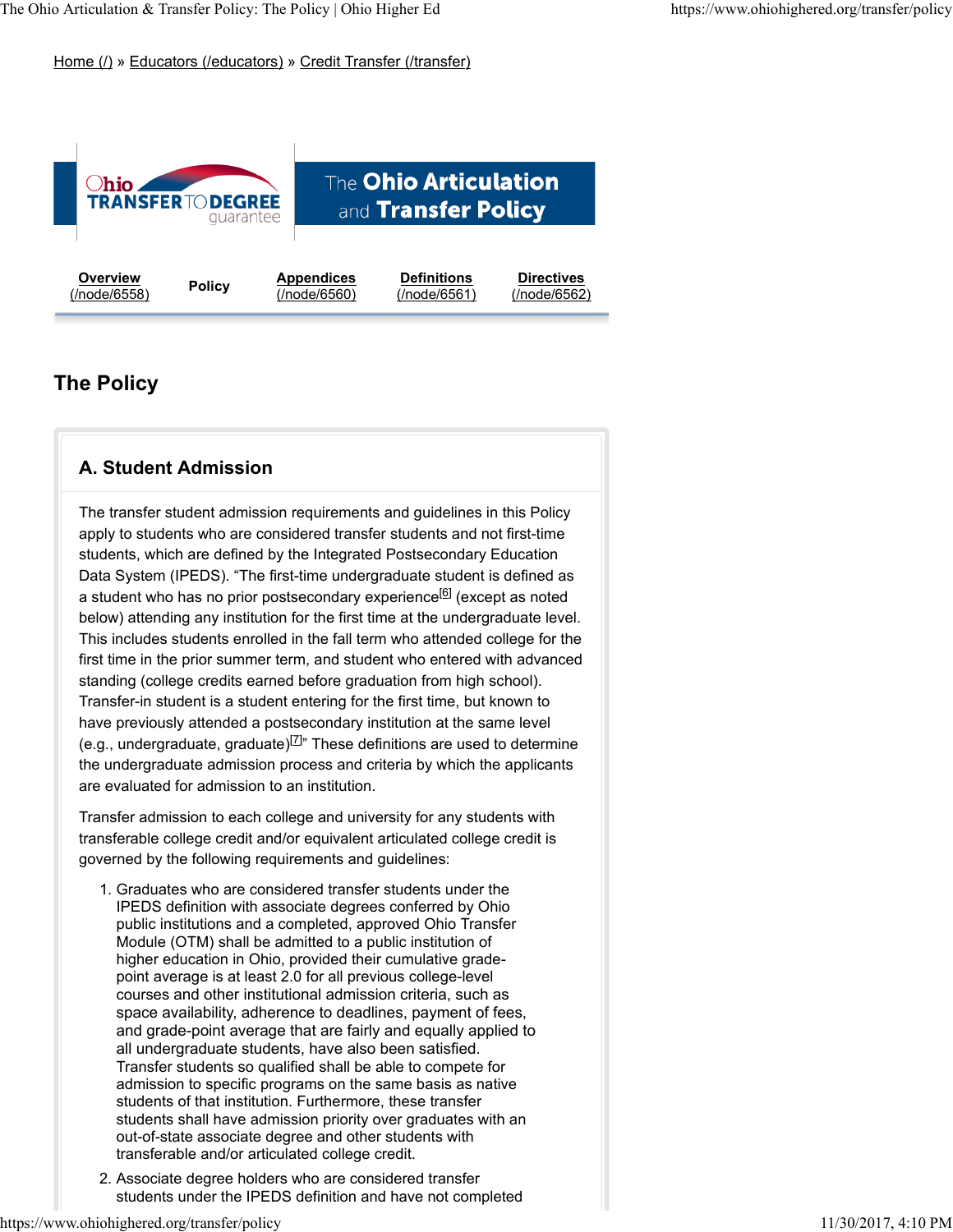- the OTM from an Ohio public institution of higher education are eligible for preferential consideration for admission as transfer students as long as the institution's admission criteria, such as the minimum academic standards, space availability, adherence to deadlines, payment of fees, and grade-point average, are fairly and equally applied to all undergraduate students.
- 3. In order to encourage completion of the baccalaureate degree, students who are not enrolled in or who have not earned an associate degree, but who have earned 60 semester or 90 quarter hours or more of credit toward a baccalaureate degree from an Ohio public institution of higher education with a cumulative grade-point average of at least a 2.0 for all previous college-level courses, are eligible for preferential consideration for admission as transfer students as long as the institution's admissions criteria, such as the minimum academic standards, space availability, adherence to deadlines, payment of fees, and grade-point average, are fairly and equally applied to all undergraduate students.
- 4. Students who have not earned an associate degree or who have not earned 60 semester or 90 quarter hours of credit with a cumulative grade-point average of at least a 2.0 are eligible for admission as a transfer student on a competitive basis.
- 5. Transfer applicants dismissed from another institution will be considered for admission on the same basis as native students dismissed from the receiving institution (e.g., institutions may require such conditions as waiting periods, successful completion of an entrance examination, or courses at another regionally accredited institution, etc.).
- 6. Although institutions are not obligated to admit transfer students who have earned a cumulative grade-point average below the 2.0 minimum, they may elect to consider such students for admission on an individual basis (e.g., students who have matured after having been out of school for a period of time or may have a reasonable probability for academic success). Special processes may be required, such as examinations, written essays, personal interviews, developmental courses, repeating courses, etc.
- 7. Transfer students may be admitted on a conditional basis or with a probationary status based on their previous academic records. The criteria for being admitted with conditions or probationary status will be the same as those for native students.
- 8. The admission of transfer students by an institution does not guarantee admission to a specific degree program, major, minor, or field of concentration. Some programs have additional requirements beyond those for general admission to the institution (e.g., background check, a grade-point average higher than a 2.0, or a grade-point average higher than the average required for admission to the institution). In such cases, admission for transfer students will be the same as those for native students.
- 9. Students who plan to seek admission to programs with special requirements beyond those for general admission to the institution should plan to satisfy those special program admission requirements prior to transfer, to the extent possible. It is the responsibility of each student to be aware of the requirements for programs of interest, seek advice from a program/academic advisor, and plan course schedules that correspond with degree requirements prior to transferring.

This Policy generally preserves the institution's practice of making transfer student admission decisions on the basis of academic standards, space availability, adherence to deadlines, payment of fees, and other non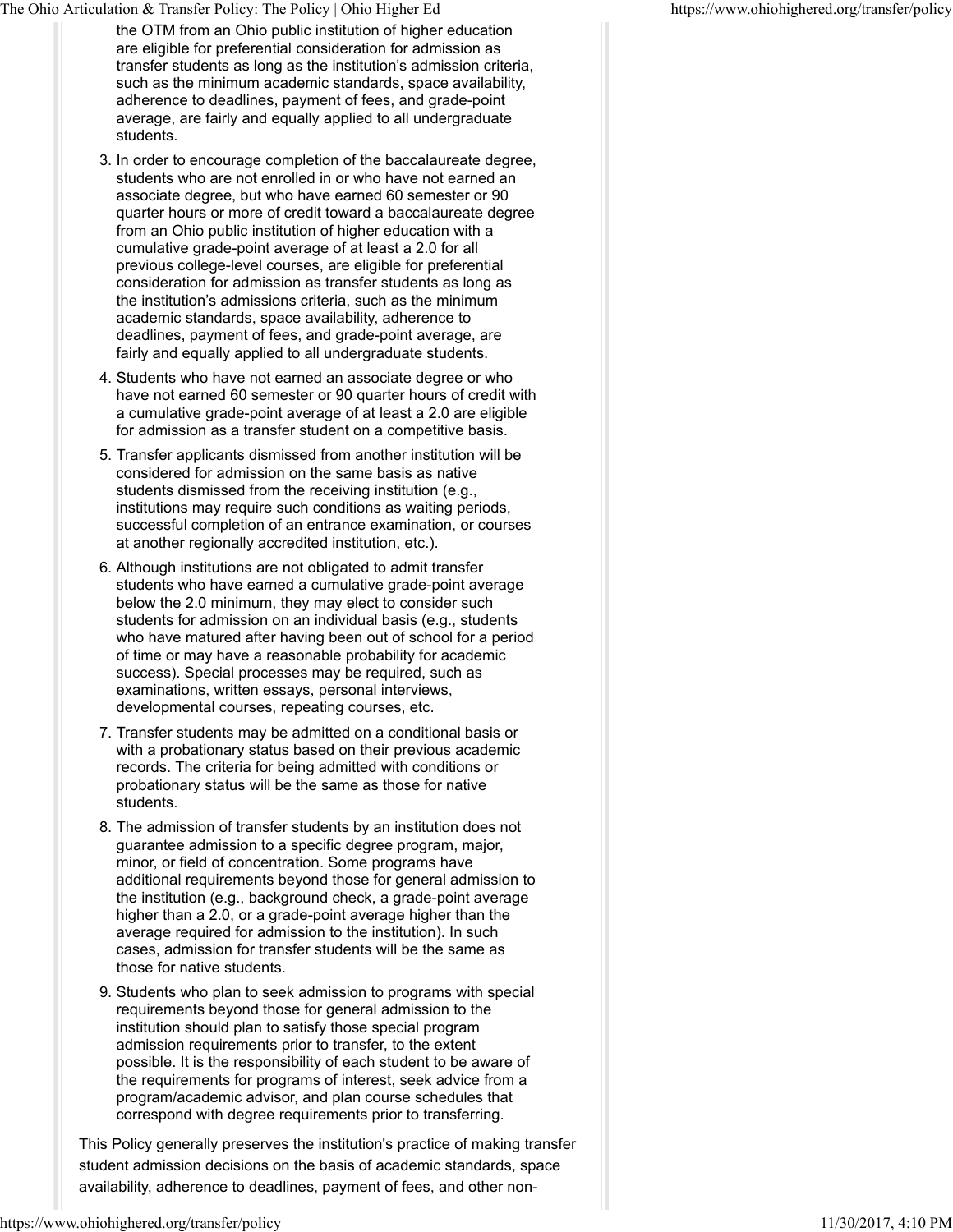academic requirements applicable to all students entering the institution.

[6] Credit not considered as "prior postsecondary experience" for the purpose of distinguishing between first-time and transfer students: credit for military service/training from an association such as the American Council on Education; credit from any non-credit courses, as defined by the institution; credit received for completion of tests/assessments; credit received before the student has earned a high school diploma (i.e., AP or dual enrollment credits); or credit for life experience. Students with prior postsecondary experience credit from attending a military academic institution (e.g., Community College of the Air Force, West Point, U.S. Naval Academy, etc.) would not be considered first-time students. (Source: Fall Enrollment by Student Level, Race/Ethnicity and Gender (Part A), https://surveys.nces.ed.gov/lpeds/VisFaqView.aspx?mode=reg&id=3&show=all (https://surveys.nces.ed.gov/Ipeds/VisFaqView.aspx?mode=reg&id=3&show=all))

[7] First-time student (undergraduate) and transfer-in student, https://surveys.nces.ed.gov/ipeds /VisGlossaryAll.aspx (https://surveys.nces.ed.gov/ipeds/VisGlossaryAll.aspx).

### **B. InsƟtuƟonal Policy and Catalog**

Institutional articulation and transfer policy and corresponding catalog statements shall concur with all provisions of this Policy. This Ohio Department of Higher Education adopted Policy, or an Ohio Department of Higher Education approved summary of this Policy, shall be included in the electronic and/or print catalogs of each public institution of higher education. Institutions may provide an approved Policy summary in a print catalog by alternatively providing a link to the electronic catalog in the print catalog (For additional information, see Appendix F, CATALOG STATEMENT (/node/6560)).

Students bringing credit to the receiving institution are subject to the requirements and processes cited in the catalog that is current at the time of their admission and to any revisions that occur after its publication and prior to their enrollment. Once admitted, such students are subject to the same regulations governing applicability of catalog requirements as native students and are accorded the same class standing and other privileges (e.g., financial aid, housing, course registration, parking privileges, etc.) as native students on the basis of the number of credits earned. Exceptions to this regulation may be found in Section IV. C. State Certification, Statutory, Regional Accrediting Commission, and Professional Association Accreditation Requirements.

# **C. State CerƟficaƟon, Statutory, Regional AccrediƟng Commission, and Professional AssociaƟon AccreditaƟon Requirements**

While enrolled, students must complete requirements specific to their degree or certificate and sometimes must also meet state certification or licensure requirements as in the case of teacher education programs. Statutory regulations, as well as regional accrediting commission and professional association accreditation requirements or expectations, may also impose restrictions on enrollment persistence or degree completion duration in some programs.

Ohio Articulation and Transfer Policy is developed to comply with state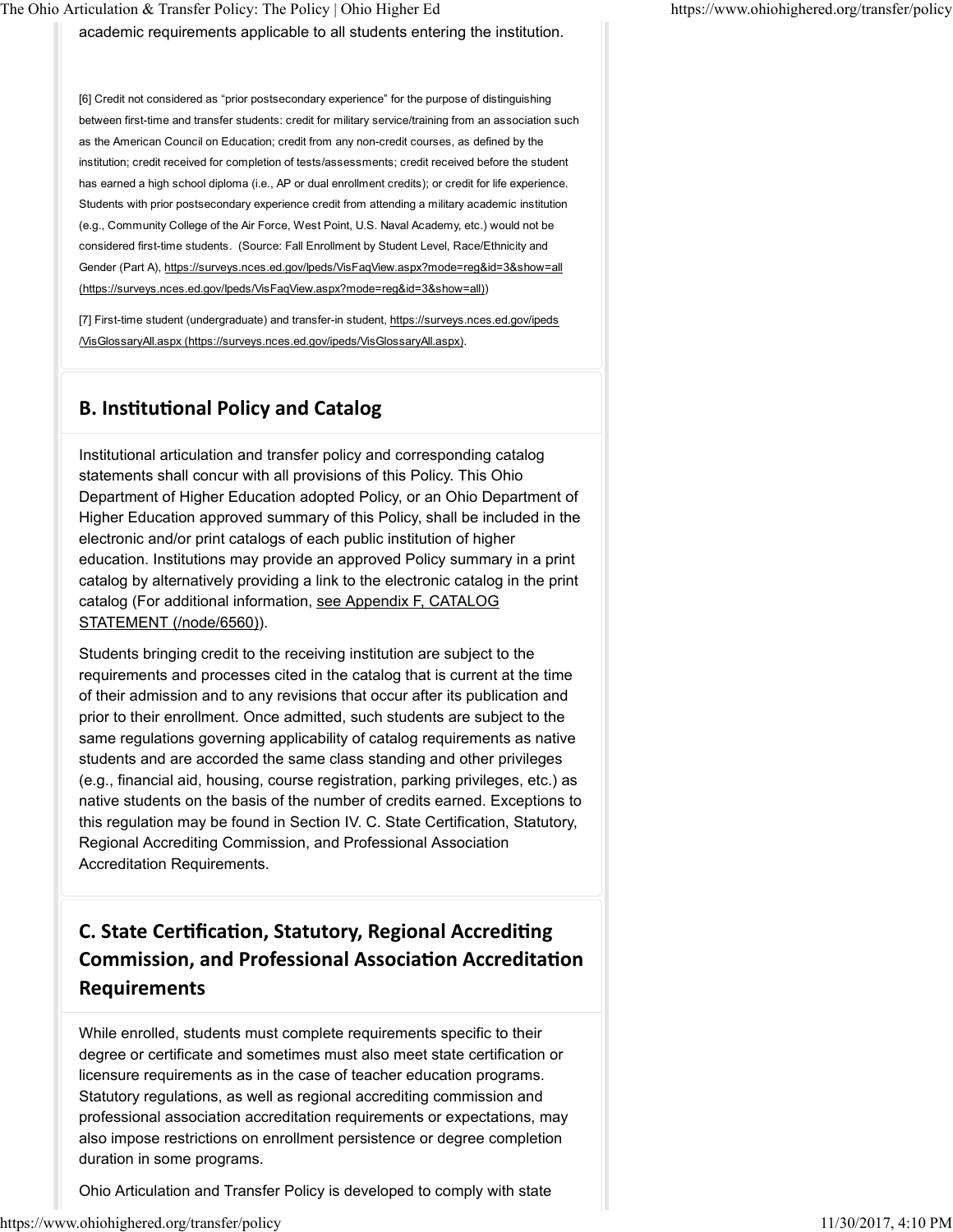licensure, statutory, and certification requirements. Therefore, faculty proactively endeavor to accommodate guidance and expectations of the regional accrediting commission and professional associations as they review course learning outcomes when developing and revising course/program learning outcomes for Transfer Assurance Guides (TAGs), Career-Technical Assurance Guides (CTAGs), Military Transfer Assurance Guides (MTAGs), Apprenticeship Pathway Programs, or other articulation and transfer initiatives. However, the accommodation of such guidance and expectations should not contravene the acceptance and application of an approved course/program in a TAG, CTAG, MTAG, Apprenticeship Pathway Program, or any other Policy initiative.

The application of requirements for state licensure, statutory, certification, regional accrediting commission, or professional association shall be the same for both native and transfer students.

# **D. Acceptance and ApplicaƟon of Credit**

Because individual degree and certificate programs have varied purposes, learning outcomes, and course requirements, universal application of all credit is not feasible. Attempts to do so would, in many cases, seriously compromise program integrity and disadvantage student career readiness and advanced study. Consequently, certain credits will be recorded on the student transcript even when they will not necessarily apply to all or any degree or certificate programs at the receiving institution. As receiving institutions accept credit and then apply it towards graduation and specific program or major requirements, credit acceptance and application must always occur within the provisions of this Policy.

The provisions of this Policy define pre-planned sets of courses and/or agreed-upon credit awarding structures for degree applicability, such as the Ohio Transfer Module (OTM), Transfer Assurance Guides (TAGs), Career-Technical Assurance Guides (CTAGs), Military Transfer Assurance Guides (MTAGs), course equivalency alignments to Advanced Placement (AP) exams, apprenticeship programs, One-Year Option, and certain prior learning assessments, each of which is specifically designed to guarantee both the acceptance and application of credit to discrete courses that are required or program electives courses.

The following Policy sections specify the requirements and guidelines for making those determinations:

### **D.1. Acceptance of Transfer and Articulated Credit**

*Acceptance of credit* is the decision process performed by the receiving institution to determine which credit it will post to the student's official academic record (i.e., the transcript). Acceptance of transfer credit should not be confused with the application of credit to a specific program or degree, which is covered in Section D. 2., APPLICATION OF TRANSFER AND ARTICULATED CREDIT.

Articulated credit for successfully completed college-level learning shall also be accepted as specified in this Policy. The receiving institution will determine which courses are college-level on the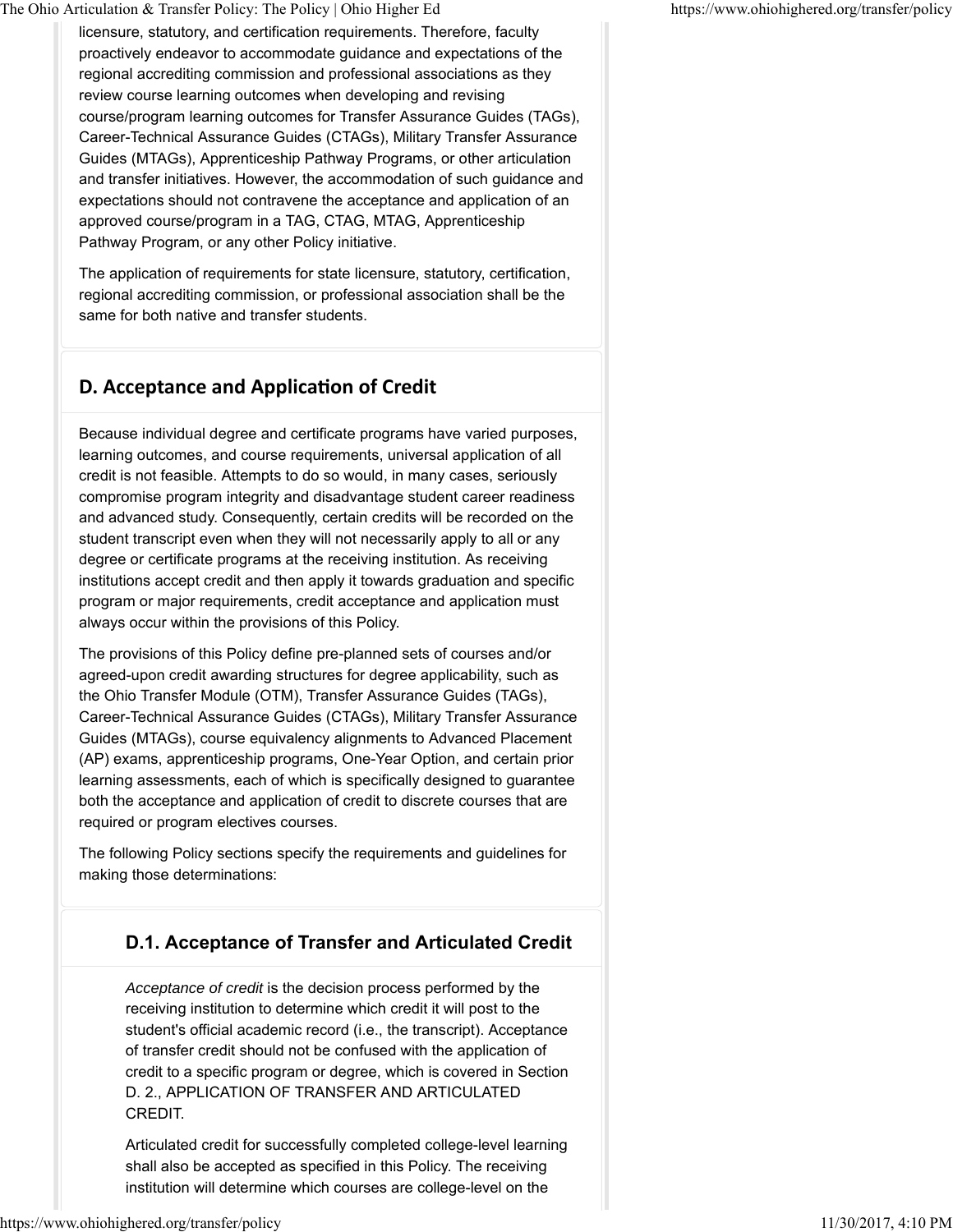basis of the provisions of this Policy, the Guidelines and Procedures for Academic Program Review Manual<sup>[8]</sup>, and institutional processes that contravene neither. Three standards have offered useful guidance in the past: 1) The course is not remedial or developmental, 2) the course carries one or more credit hours, and 3) the credit hours of the course are eligible to count toward graduation at the sending and receiving institutions or should otherwise appear on the student's official academic record according to this Policy. How the receiving institution *applies* transfer credit to a program is covered in Section D. 2, APPLICATION OF TRANSFER AND ARTICULATED CREDIT.

The following guidelines and requirements shall govern the acceptance of transfer credit:

- a. Transfer credit will be accepted for successfully completed college-level courses and other collegelevel learning according to the requirements of the Policy and the Guidelines and Procedures for Academic Program Review. Credit shall be transferred for course credit awarded by Ohio public institutions of higher education which are accredited by the Higher Learning Commission or other regional accrediting commission (See Appendix G, REGIONAL ACCREDITING AGENCIES FOR HIGHER EDUCATION INSTITUTIONS (https://www.ohiohighered.org/transfer/policy /appendices)) that have been recognized by the Council on Higher Education Accreditation  $(CHEA).$ <sup>[9]</sup> For purposes of this Policy, institutions accredited by national or professional agencies which are *recognized* by CHEA, but not also accredited by a regional accrediting commission, will be considered non-accredited.
- b. The receiving institution will accept credit that originates from sources other than public institutions of higher education according to the credit guarantee provisions of this Policy, such as those that occur based on experiential and prior learning assessments (apprenticeships; military training, experience, and coursework including Military Transfer Assurance Guides; credit-by-examinations) and through adult and secondary career-technical courses/programs (Career-Technical Assurance Guides, One-Year Option and Apprenticeship Pathway Programs).
- c. Distinct from the statewide articulation process of this Policy where college-level learning that took place at adult and secondary career-technical institutions is accepted by public institutions, credit accepted through a Bilateral Agreement, by definition, limits student opportunity to have that credit applied specifically on a one-time basis to the public higher education institution that has entered into agreement with the career-technical program (See Appendix H, DIRECTIVE FOR THE BILATERAL ARTICULATION AGREEMENTS WITH SECONDARY CAREER-TECHNICAL INSTITUTIONS: PRINCIPLES AND GUIDELINES (https://www.ohiohighered.org/transfer /policy/appendices)). Such credit is accepted and applied upon the student's matriculation to that singular institution. Although the credit will be subsequently *accepted* at other public higher education institutions (since it was transcripted), students have no guarantee that the credit accepted and applied on a one-time basis through the Bilateral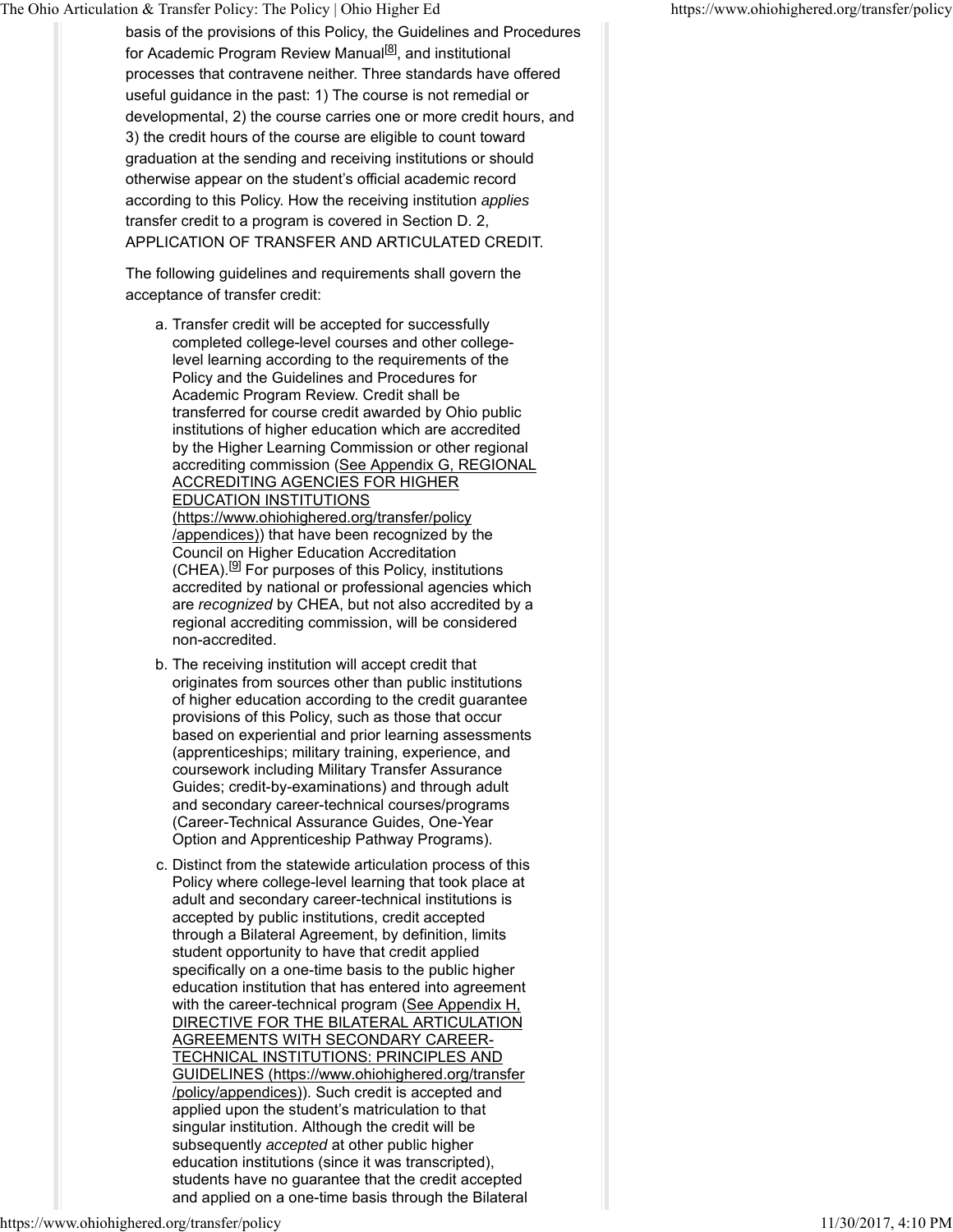Agreement will be *applied* to any program/degree by another receiving institution. Note that the discretionary acceptance and applicability of credit in this provision does not mitigate the required acceptance and application of credit specified in the Policy.<sup>[10]</sup>

- d. Since limited transfer credit may be occasionally granted in special circumstances for a course completed at an independent, non-public postsecondary institution that is not regionally accredited (e.g., an automotive or diesel engine mechanics school or an independent police academy), an institution that subsequently reviews that credit for possible transfer may consider such credit on a course-by-course basis if deemed appropriate. Although the credit will be subsequently *accepted* at other public higher education institutions (since it was transcripted), students have no guarantee that the credit accepted and applied on a one-time basis will be *applied* to any program/degree by another receiving institution. Students must be so advised by the public institution that applies such credit toward a degree. Note that the discretionary application of credit in this provision does not mitigate the required acceptance and application of credit specified in the Policy.
- e. To recognize courses previously completed at regionally accredited public institutions and to provide equity in the treatment of credit for transfer and native students, incoming transfer students will receive transfer credit for all college-level courses which they have passed or are regarded as passed. These credits include those associated with Pass/Fail, institutional and external credit-by-examinations, prior learning, and other non-traditional credit awards that may be known by other names at institutions. Final grades awarded by the sending institution will be recorded on the student's transcript. This provision only applies to courses taken in and/or after Fall 2005 (For additional information, see Appendix E, TRANSFER OF COURSES WITH A PASSING GRADE POLICY (https://www.ohiohighered.org /transfer/policy/appendices)).
- f. To recognize fully and encourage successful completion of associate degrees, graduates who have earned an associate degree with an overall GPA of 2.0 or better from a public institution in Ohio will receive transfer credit for all college-level courses which they have passed or are regarded as passed. These credits include those associated with Pass/Fail grades, institutional and external credit-byexaminations, prior learning, and other non-traditional credit awards that may be known by other names at institutions. Final grades awarded by the sending institution will be recorded on the student's transcript. This provision applies only to courses taken prior to Fall 2005 (For additional information, see Appendix E, TRANSFER OF COURSES WITH A PASSING GRADE POLICY (https://www.ohiohighered.org /transfer/policy/appendices)).
- g. Grade-point average does not transfer, but transfer student GPA calculations are determined and applied differently by institutions. Some count the grades earned at another institution in the GPA calculation while others do not. Some count all grades for honors recognitions, but count only local grades for the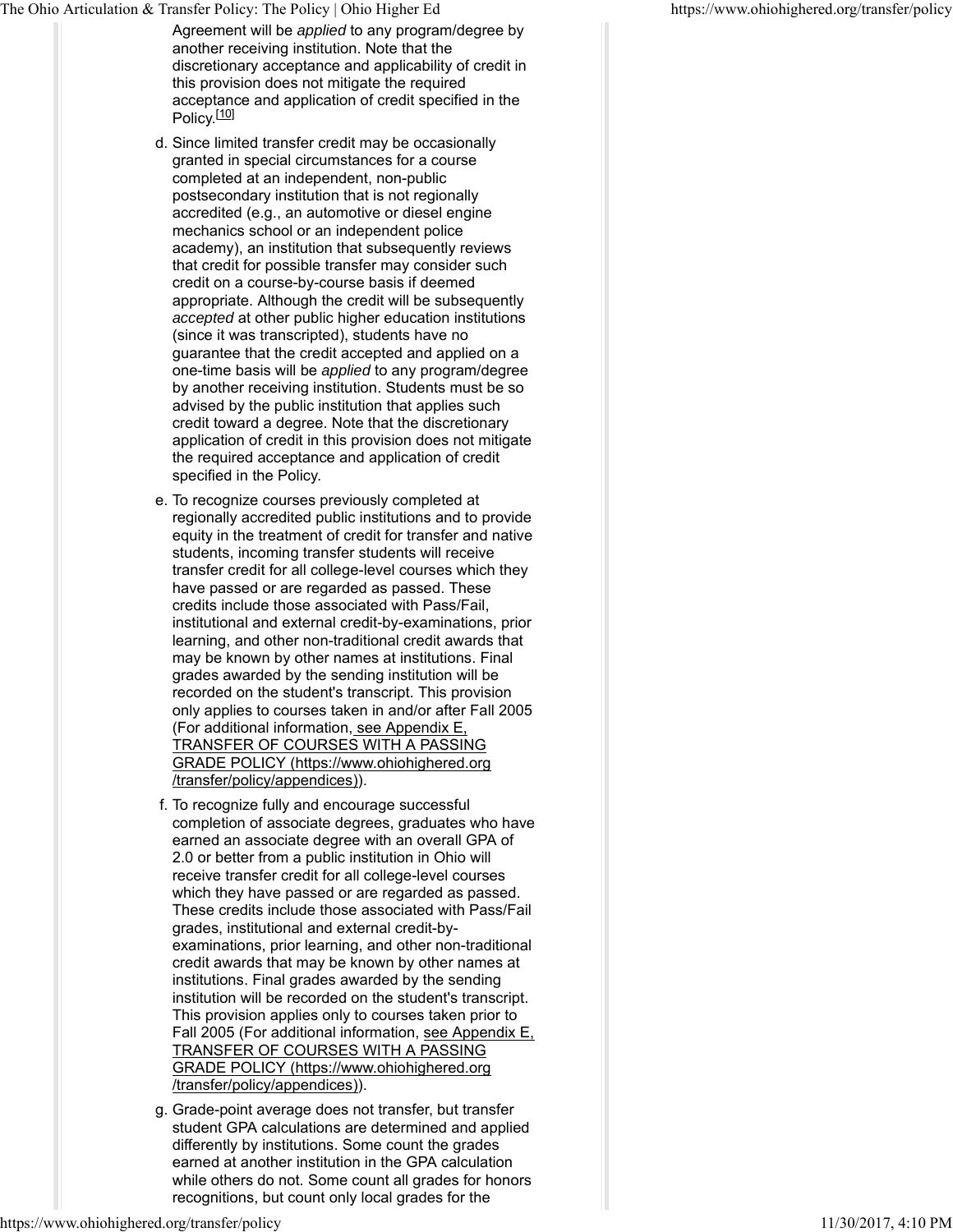cumulative GPA used to determine "academic standing" relative to probation and dismissal. In sum, the method of treating grade-point average calculations must be consistent with the principles espoused throughout this Policy (e.g., Section IV. D, Acceptance and Application of Credit) and shall be applied equally to native and transfer students.

h.

[8] https://www.ohiohighered.org/content/directive\_2015\_016 (https://www.ohiohighered.org/content/directive\_2015\_016) , see Appendix A: Definition

[9] h (http://www.chea.org/Directories/regional.asp)t (http://www.chea.org/Directories

/regional.asp)tp://www.chea.org/Directories/regional.asp (http://www.chea.org/Directories /regional.asp)

[10] Report and Recommendations Regarding Postsecondary Credit Opportunities in Career-Technical Education. Submitted to the Governor and the General Assembly by the Chancellor and the Superintendent of Public Instruction, June 2014, pgs. 10-11.

https://ohiohighered.org/sites/ohiohighered.org/files/uploads

/Link/Final%20-%20Report%20and%20Recommendations%20Regarding%20Postsecondary%20Credit%20Opportunities%20in%20Career-Technical%20Education.pdf (https://ohiohighered.org/sites/ohiohighered.org/files

/uploads

/Link/Final%20-%20Report%20and%20Recommendations%20Regarding%20Postsecondary%20Credit%20Opportunities%20in%20Career-Technical%20Education.pdf)

# **D.2. Application Of Transfer And Articulated Credit**

*Application of credit* is the decision process performed by the receiving institution to determine how the credits it has accepted and recorded on the student's official academic transcript will or will not apply toward program and degree requirements. While the receiving institution makes this decision, it will do so within the parameters of this Policy.

The following guidelines and requirements shall govern the application of transfer and articulated credit:

# **D.2.a. Ohio Transfer Module (OTM) Requirements**

Public institutions of higher education require all students to complete a set of liberal education courses within associate and baccalaureate degrees.<sup>[11]</sup> These courses are commonly known as the *general education requirements*, but may be called "General Requirements", "University Requirements", "Core Requirements", or "Liberal Education Requirements". Because of the higher ratio of technical courses required in applied associate degree and technical study degree programs, these types of two-year degrees have a smaller set of general education requirements than other degree programs.

Similarly, the Ohio Transfer Module (OTM) is defined as either a subset or the complete set of an institution's general education requirements in Associate of Arts (AA), Associate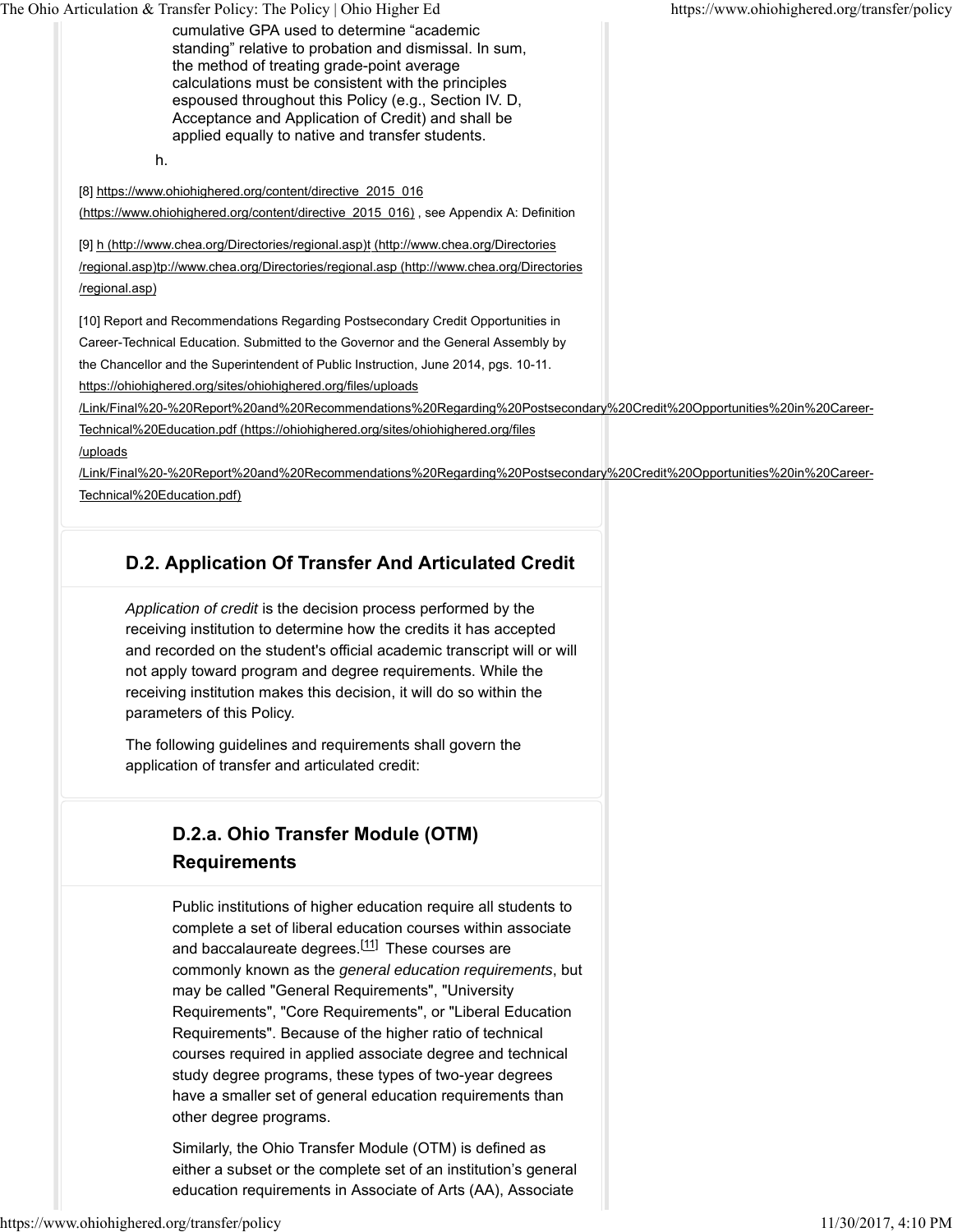of Science (AS), and baccalaureate degrees. Applied and technical studies associate degrees have a smaller general education component as previously noted; therefore, students in these degrees may choose to go beyond the general education requirements of their program or degree and complete additional courses to fulfill more or all of the OTM requirements.

Institutions often have general education requirements which go beyond the OTM or have individual degree programs with specific requirements in the liberal education area which go beyond those required to meet the institution's general education requirements. Such additional requirements may be prerequisites for more advanced courses in the program, external professional accreditation association requirements, or part of the pedagogy of the field or the philosophical intent of the degree. For example, foreign language requirements of Colleges of Arts and Sciences are generally part of the philosophical basis of the degree. Likewise, foreign languages recommended in a chemistry degree may be helpful in the field and for graduate study. Such requirements determined by the institution provide each program its distinct character and must consistently apply to both native and transfer students alike.

As the philosophical and educational basis for the general education requirements may vary across programs and majors, the structuring of these requirements, through the total number and type of courses and/or credit hours required and the method of course delivery, may also vary among institutions and even among programs within institutions. Nonetheless, most institutions require a common body of knowledge and academic skills within the general education requirements.<sup>[12]</sup> For this reason, receiving institutions have typically been able to apply transfer credit to many of their general education requirements for equivalent or similar courses.

OTM Guidelines were established after examining general education requirements of AA, AS, and baccalaureate degrees offered by Ohio public institutions of higher education and the legal definitions of general education requirements (see Appendix I, OHIO TRANSFER MODULE GUIDELINES AND LEARNING OUTCOMES (https://www.ohiohighered.org/transfer/policy/appendices); and Appendix J, ARTICULATION AND TRANSFER INSTITUTIONAL INFORMATION GUIDE - Q AND A POLICY CLARIFICATION STATEMENTS (https://www.ohiohighered.org/transfer/policy/appendices)).

The Ohio Transfer Module contains 36-40 semester or 54-60 quarter hours of course credit in English composition (minimum of 3 semester or 5 quarter hours); mathematics, statistics, and logic (minimum of 3 semester or 3 quarter hours); arts and humanities (minimum of 6 semester or 9 quarter hours); social and behavioral sciences (minimum of 6 semester or 9 quarter hours); and natural sciences (minimum of 6 semester or 9 quarter hours).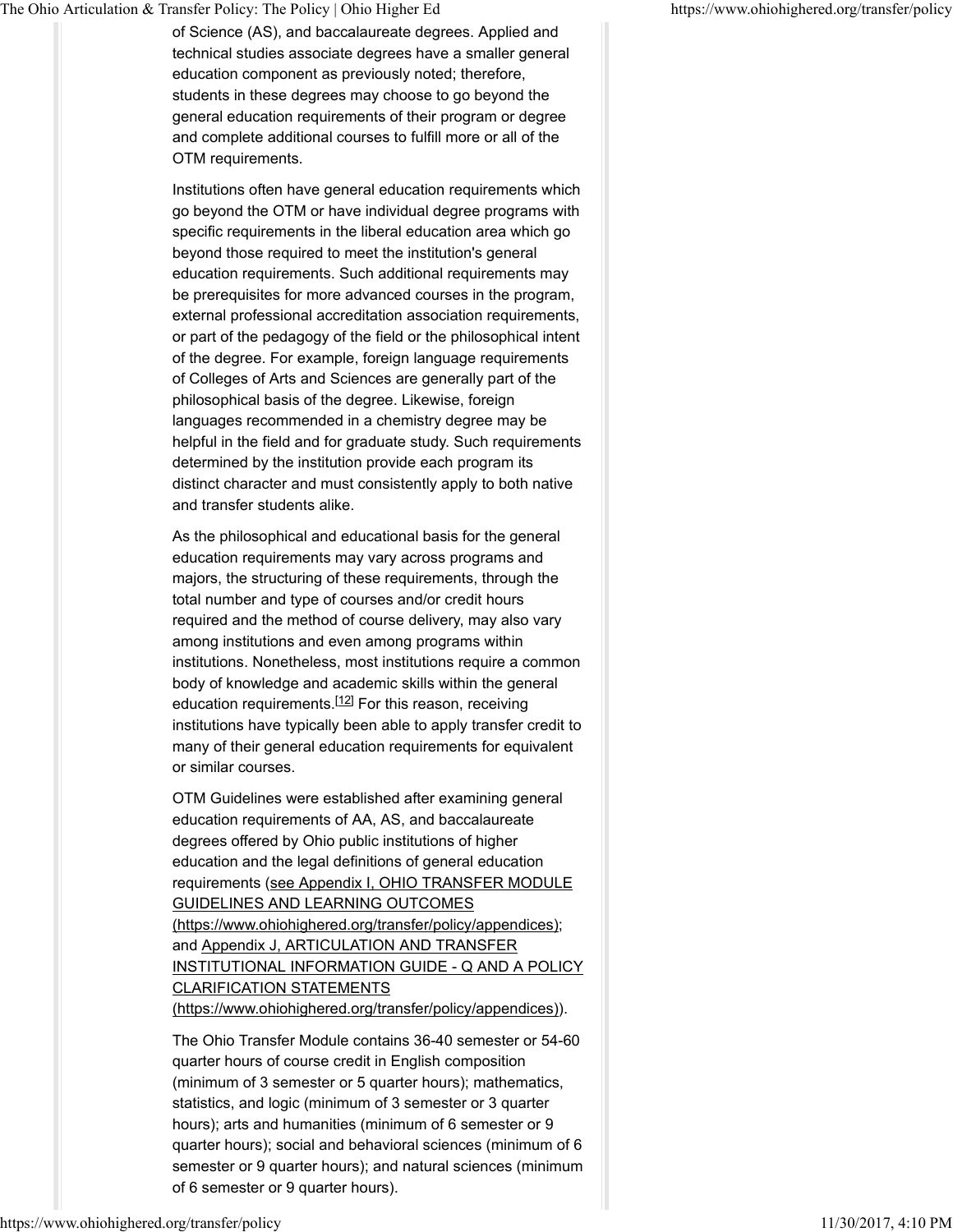Courses in oral communication and interdisciplinary areas may be included as elective credit hours by individual institutions to satisfy OTM requirements. Courses for the OTM should be at the lower-division level general education courses commonly completed during the first two years of a full-time student's residency.

- 1. Transfer students with an earned AA or AS degree which includes an identifiable OTM will have met the OTM requirements of the receiving institution. An institution will apply transferred courses to general education requirements which go beyond those included in the OTM on a course-bycourse basis.
- 2. Transfer students who have completed the OTM as certified by the sending institution will have met the OTM requirements of the receiving institution. An institution will apply transferred courses to general education requirements which go beyond those included in the OTM on a course-bycourse basis.
- Students will receive credit for successfully 3. completed courses from the OTM without having completed the entire module. The applicability of individual OTM-approved courses will depend on the approval type within the OTM. OTM courses reviewed and approved using only the established statewide learning outcomes will be guaranteed to be applied as equivalent courses at the receiving institution. If an equivalent course is unavailable, the credit hours associated with the course will be applied toward the appropriate area on a course-by-course basis. Credit hours associated with OTM-approved courses that were reviewed and approved using a hybrid of established statewide guidelines and learning outcomes will be guaranteed to transfer among public institutions of higher education and be applied appropriately on a course-by-course basis.
- 4. Completion of the OTM or the entire set of general education requirements may not constitute completion of specific program requirements unless the specified requirements are successfully completed as part of the OTM or the broader institutional general education requirements. In such cases, the receiving institution will apply transfer credit to these specific requirements at its discretion on a course-by-course basis.
- 5. OTM course credit applies to degreespecific general education course requirements on a course-by-course basis. For example, a student majoring in business needs to complete micro- and macroeconomics as part of the OTM Social and Behavioral Sciences when these courses are required for business degree-specific general education course requirements. Some of the OTM approved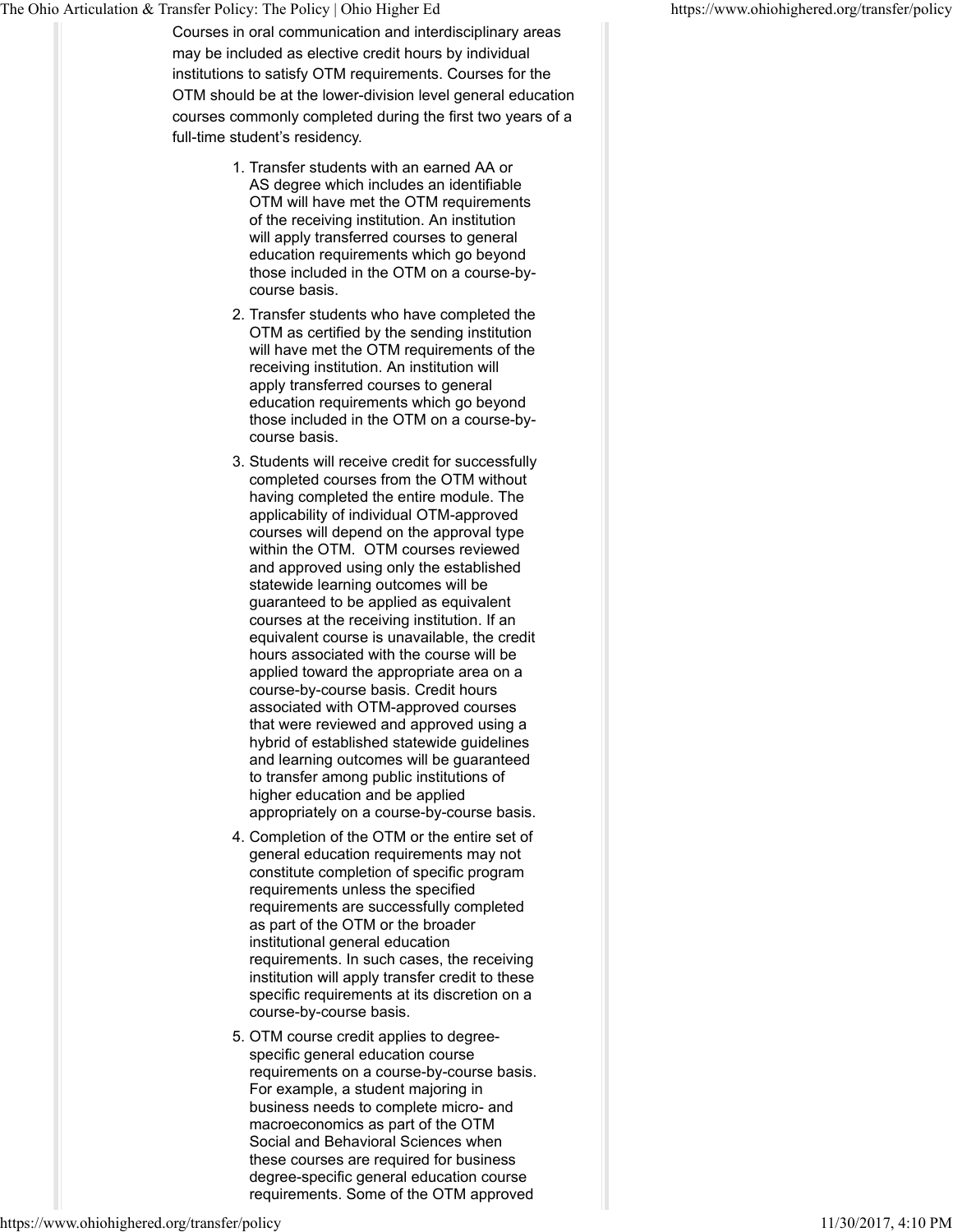courses are also guaranteed to transfer and apply as equivalent premajor/beginning major courses in accordance with the Transfer Assurance Guide (TAG) policy (See Section III. D. 2. b. Transfer Assurance Guides).

Courses evaluated to be equivalent to general education courses at the receiving institution will be applied to the General Education requirements of the receiving institution. Non-equivalent courses which were used to satisfy general education requirements at the sending institution and which are in the general area of the courses used to satisfy the general education requirements at the receiving institution may be applied toward the general education requirements at the discretion of the receiving institution.

An institution's OTM must be explicitly defined in electronic and/or print catalogs and other appropriate places for the benefit of students and receiving institutions.

[11] See the Guidelines and Procedures for Academic Program Review Manual, Appendix C: General Education Guidelines. https://www.ohiohighered.org/content /directive\_2015\_016 (https://www.ohiohighered.org/content/directive\_2015\_016)

[12] See the Guidelines and Procedures for Academic Program Review Manual, Appendix C: General Education Guidelines. https://www.ohiohighered.org/content /directive\_2015\_016 (https://www.ohiohighered.org/content/directive\_2015\_016)

## **D.2.b. Transfer Assurance Guides (TAGs)**

In response to the legislative requirement (Ohio Revised Code 3333.16) to develop and implement a universal course equivalency classification system, discipline-specific Transfer Assurance Guides (TAGs) were established. The purposes of the TAG initiative are not only to improve advising and empower students to make more informed course selection decisions at the sending institution, but also to avoid unnecessary duplication of coursework that students had successfully completed after transfer.

TAG is a statewide transfer initiative that guarantees degree pathways, as well as the course equivalency and applicability of pre-major/beginning major courses within the degree pathways. Each TAG pathway has four parts: Ohio Transfer Module (OTM) with Recommended Courses, Pre-Major or Beginning Major Courses, Advising Notes, and if applicable, Foreign Language Requirement. Pre-major or beginning major courses are called TAG courses, each of which is associated with an Ohio Articulation Number (OAN).

To support the development and ongoing implementation of the course equivalency classification system, TAGs were established to match course content to a common set of learning outcomes and/or third-party standards. The system is designed to not only promote uniform evaluation and application of transfer credit at receiving institutions, but also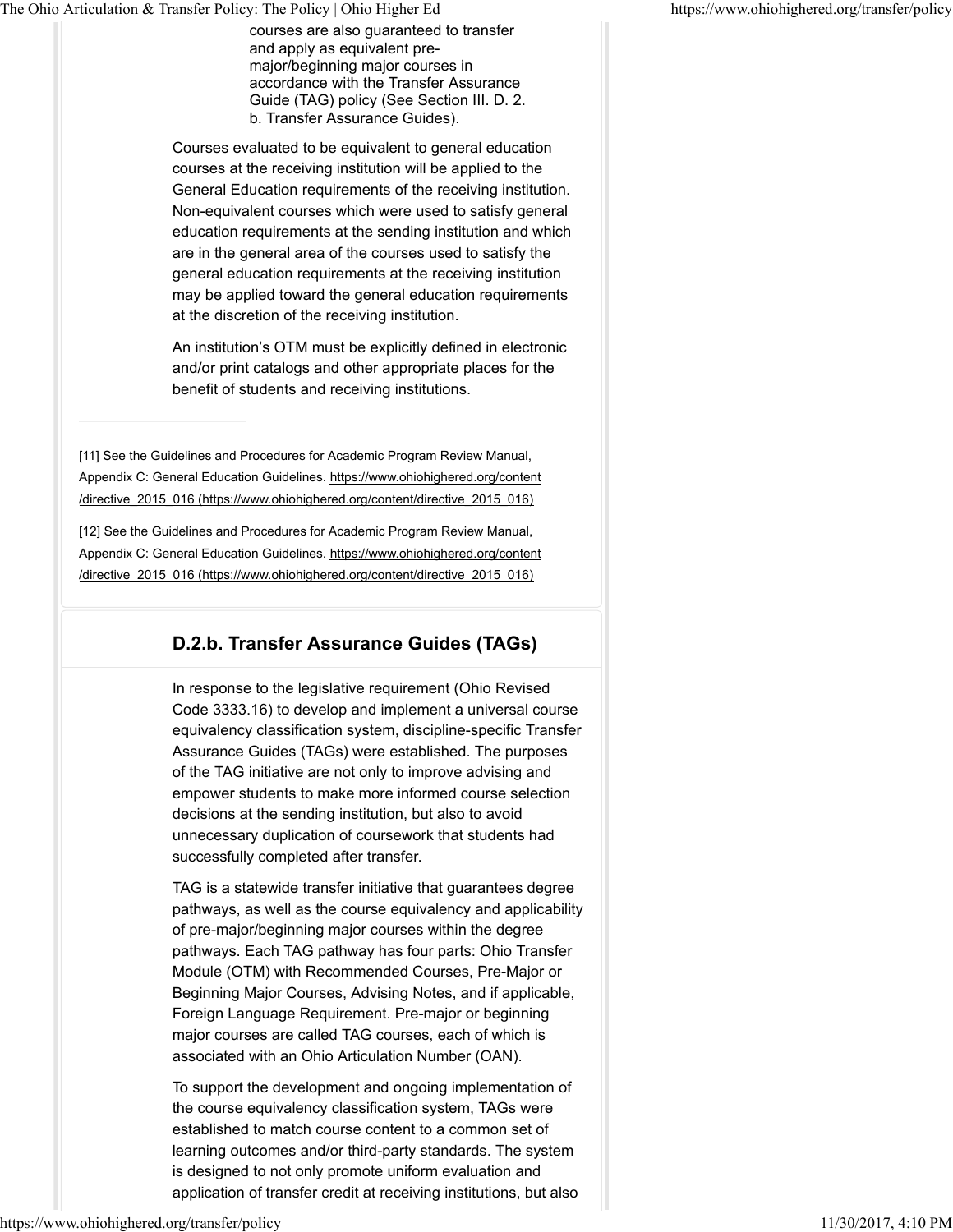progressive student success and advancement to higher levels of educational attainment without sacrificing the educational rigor and quality.

Discipline-specific TAGs are available to provide students the advising information needed to make appropriate course selection decisions in general education and premajor/beginning major requirements at their institution prior to transferring. Completion of a discipline-specific TAG paves the wave for efficient pursuit of a corresponding baccalaureate degree.

Baccalaureate degrees are typically completed in four semesters after earning an Associate of Arts or Associate of Science degree. This may not be true for transfer or native students who change programs of study or who fail to complete the appropriate prerequisite or general education courses that satisfy the Ohio Transfer Module (OTM) or the broader general education or major requirements. For example, students who complete algebra-based or applied physics courses to satisfy the OTM will find that they cannot transfer such courses to satisfy the requirements for a Bachelor of Science degree in physics or engineering. Appropriate lower-division courses that are prerequisite to upper-division requirements in a given program must additionally be completed by the transfer student.

The TAG program became effective Fall 2005 (See Appendix K, GUIDING PRINCIPLES FOR THE DEVELOPMENT OF THE TRANSFER ASSURANCE GUIDES [TAGS] (https://www.ohiohighered.org/transfer/policy/appendices)). Additional TAGs and courses within existing TAGs will be developed in the future.

# **D.2.c. Career-Technical Assurance Guides (CTAGs)**

Ohio Revised Code 3333.162 advanced articulation and transfer through the Career-Technical Credit Transfer (CT)² initiative, which led to the development of Career-Technical Assurance Guides (CTAGs). CTAGs are statewide articulation agreements that guarantee the recognition of learning which occurs at public adult and secondary careertechnical institutions and the awarding of equivalent college credit specific toward technical courses/programs at public higher education institutions without unnecessary duplication of work or institutional barriers. Once posted on the student's college or university transcript, CTAGs facilitate the transfer and applicability of such credit in technical courses/programs among other public higher education institutions.

To support the future development and ongoing use of CTAGs, as well as to reduce unnecessary variability in the transfer credit evaluation process, a universal course/program equivalency process relates course/program content to a common set of learning outcomes and/or third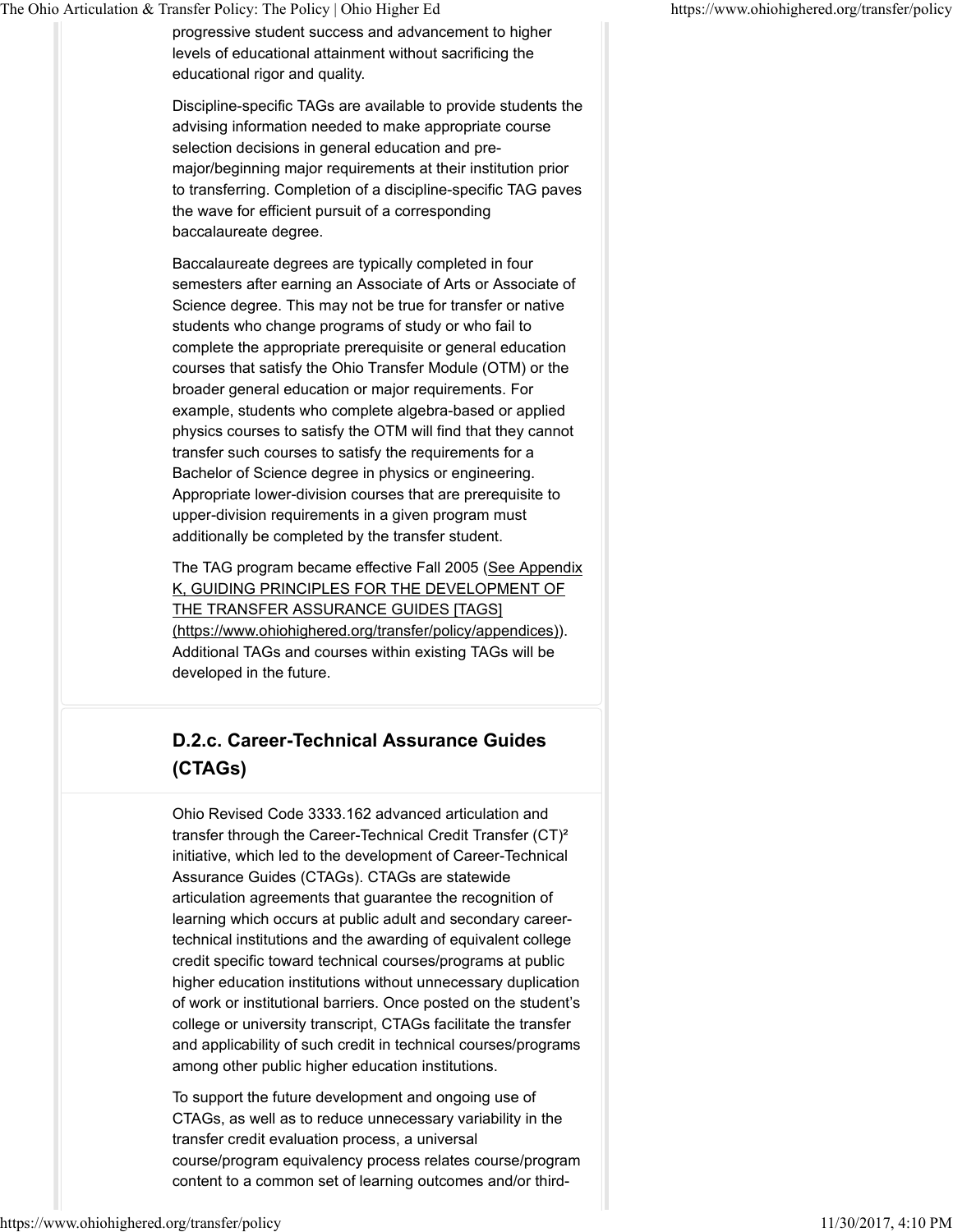party standards. Some of the CTAGs require third-party program accreditation, credentialing, and/or other industry standards. Other CTAGs use the same learning outcomes from respective Transfer Assurance Guide (TAG) courses; thus providing students with an additional guarantee for their awarded course(s) to be accepted and applied toward a TAG-related degree at public institutions of higher education, especially toward a baccalaureate degree. Courses/Programs involved are guaranteed to transfer and apply to appropriate degree/program requirements by the receiving institution. Other CTAGs specific to secondary career-technical education depend upon affirmation that the district is delivering courses according to the Ohio Department of Education's Secondary Career Field Technical Content Standards and may require students to complete examinations developed by a third-party.

CTAGs are designed to improve advising and empower students to make more informed course/program selection decisions while at the sending institution. Advising resources are available to inform students who are considering enrolling in a CTAG-approved course/program of available pathways to advance their career and academic goals. Each CTAG course/program is assigned a Career-Technical Articulation Number (CTAN). The number signifies in part that credit most likely applies to a related postsecondary career-technical program. While many career-technical program pathways culminate with an award of an associate degree, a few culminate with an award of a baccalaureate degree. The number of credits guaranteed to apply from each career-technical area/program (having a CTAG) to its associated degree program varies by CTAG and the type of degree to which it articulates.<sup>[13]</sup>

In 2011, the Ohio Department of Higher Education, in collaboration with the Ohio Department of Education, launched the Secondary Career-Technical Alignment Initiative (SCTAI) to streamline the awarding of college credit through the CTAG process that occurs between public secondary career-technical institutions and public institutions of higher education. In order to meet the requirements of the ORC 3333.162 and to ensure that Ohio's higher education system utilizes exemplary bilateral agreements that maintain the standards and consistency among bilateral agreements statewide, a directive related to bilateral articulation agreements with secondary career-technical institutions was signed in 2012 (See Appendix H, DIRECTIVE FOR THE BILATERAL ARTICULATION AGREEMENTS WITH SECONDARY CAREER-TECHNICAL INSTITUTIONS: PRINCIPLES AND GUIDELINES (https://www.ohiohighered.org/transfer/policy/appendices)).

The Career-Technical Assurance Guide program became effective Winter 2007 (See Appendix L, GUIDING PRINCIPLES FOR THE DEVELOPMENT OF CAREER-TECHNICAL ASSURANCE GUIDES [CTAGS] THROUGH THE CAREER-TECHNICAL CREDIT TRANSFER (CT)² INITIATIVE (https://www.ohiohighered.org/transfer/policy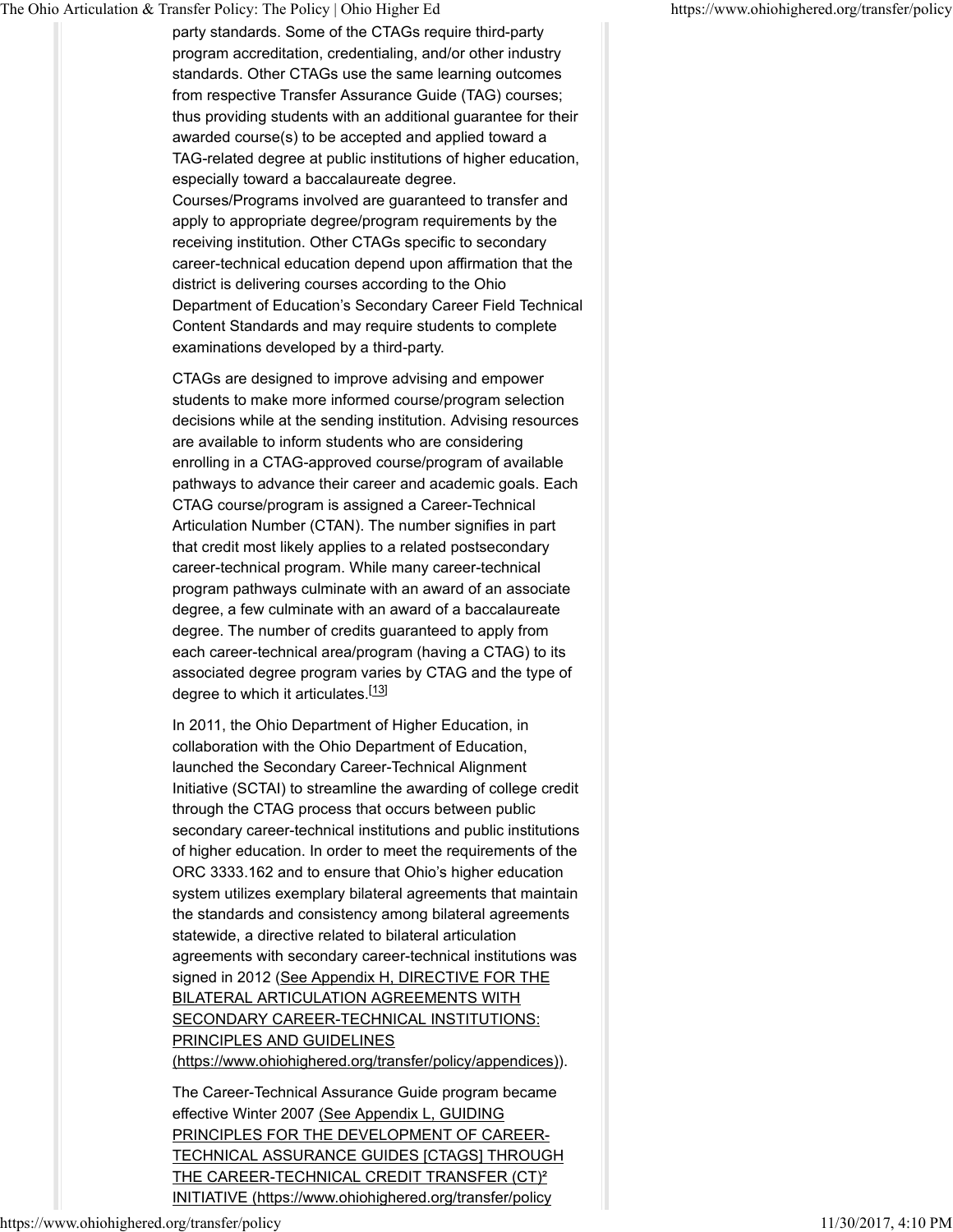/appendices)). Additional CTAGs and associated Career-Technical Articulation Numbers (CTANs) will be developed in the future*.*

[13] Adult and secondary career-technical institutions' programs, associated CTAG courses and Career-Technical Articulation Numbers, and how credit applies to various degree programs at public higher education institutions are available at: https://reportscems.transfercredit.ohio.gov (https://reports-cems.transfercredit.ohio.gov/)

# **D.2.d. Military Transfer Assurance Guides (MTAGs)**

In response to the legislative requirement (Ohio Revised Code 3333.164) to create a military articulation and transfer assurance guide for college-level learning that took place through military training, experience, and coursework, college credit will be granted to students with military training, experience, and/or coursework that is recognized by the American Council on Education (ACE<sup>[14]</sup> or a regionally accredited military institution, such as Community College of the Air Force (See Appendix A, LEGISLATION (https://www.ohiohighered.org/transfer/policy/appendices)).

 In order to streamline the awarding, transferability, and applicability of college credit, service members and veterans are guaranteed to earn certain types of credit(s) or course(s) as specified in the Military Transfer Assurance Guides (MTAGs), which are based on the endorsed baseline standards and procedures by the Chancellor. Equivalent course(s), credits for courses, or block of credit is to be awarded and applied towards general education and/or major course requirements at the receiving institution in accordance with the MTAG guarantee. There is some training, experience, and coursework that the receiving institution may be able to award college credit only toward general or free electives.

In addition, public institutions of higher education shall ensure that appropriate equivalent credit is awarded for military training, experience, and coursework that meet the baseline standards and procedures according to the Ohio Revised Code 3333.164 (See Appendix M, DIRECTIVE FOR THE BASELINE SET OF STANDARDS AND PROCEDURES FOR THE AWARDING OF COLLEGE CREDIT FOR MILITARY TRAINING, EXPERIENCE, AND COURSEWORK (https://www.ohiohighered.org/transfer /policy/appendices)). This requirement goes beyond credit/course awarded based on the MTAG alignment process.

The MTAG program became effective Spring 2015. Additional MTAGs and course alignment within existing MTAGs will be developed in the future*.*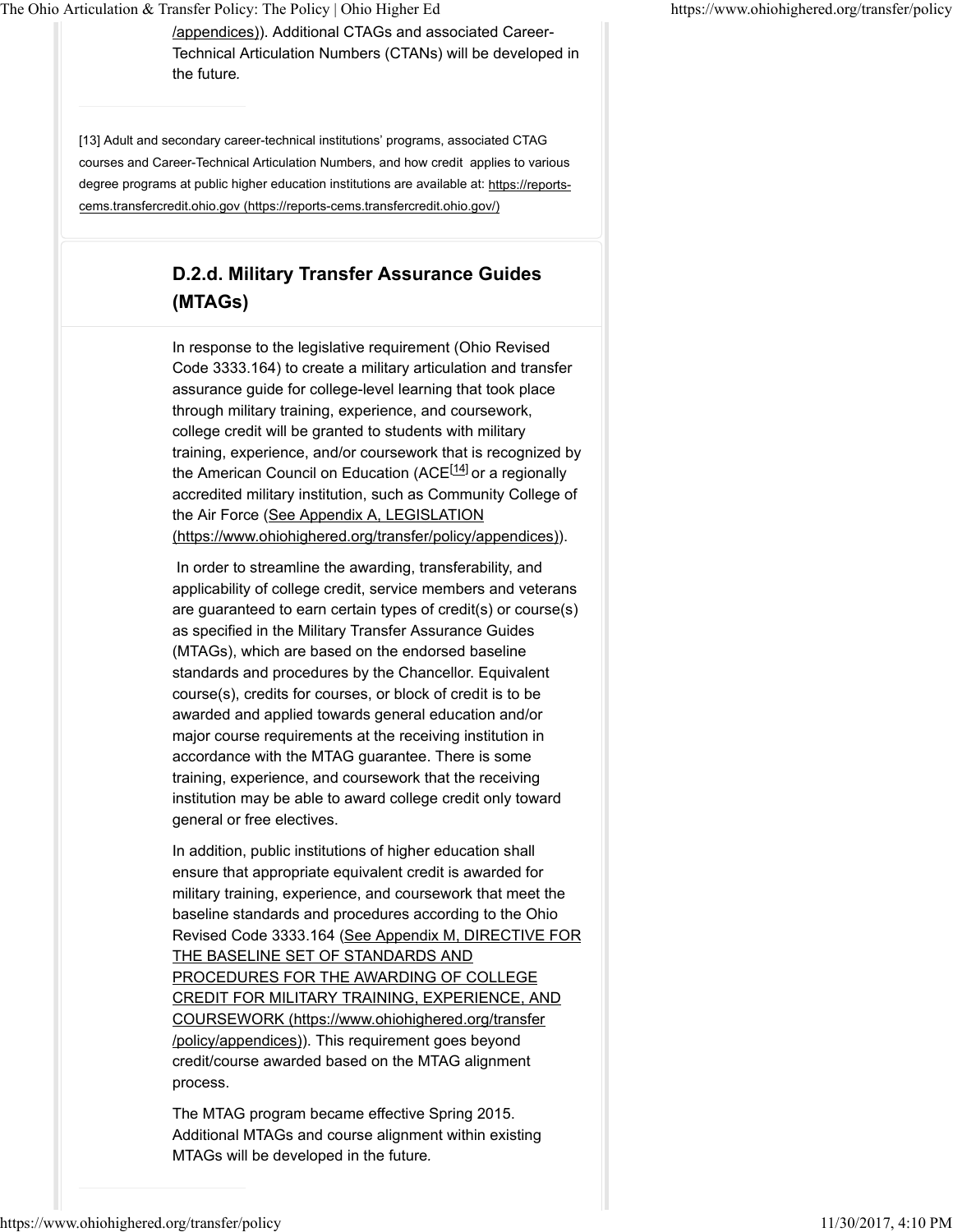[14] ACE works under a contract from the Department of Defense to conduct and facilitate academic credit recommendations for military courses and occupations, the results of which appear on the ACE website http://www.acenet.edu/news-room/Pages /Military-Guide-Online.aspx (http://www.acenet.edu/news-room/Pages/Military-Guide-Online.aspx)

#### **D.2.e. Apprenticeship Pathway Programs**

The Apprenticeship Pathways initiative advocates for individuals completing apprenticeships by incorporating their learning into academic credit, thereby saving them time and money and encouraging them to advance their academic credentials to contribute to a strong, educated workforce.<sup>[15]</sup>

Ohio apprenticeship programs partner with public two-year institutions to provide technology-specific statewide articulation agreements that recognize non-traditional prior learning. College credit is awarded toward a technical associate degree. Each agreement simplifies student advising by outlining how apprenticeship training in a certain pathway applies to an applied associate degree and lists remaining courses required to complete the degree. The application of the credit toward a technical associate degree in these agreements is guaranteed at the participating receiving institutions.

The first statewide apprenticeship program agreement was established for the Electrical Trades pathway to an applied associate degree in 2010. Additional statewide agreements in apprenticeship programs will be developed in the future*.*

[15] Reference link: Apprenticeship Pathways (https://www.ohiohighered.org/transfer /apprenticeship-pathways)

#### **D.2.f. Prior Learning Assessment (PLA)**

To help students earn postsecondary certificates and degrees and to make Ohio more competitive in a global economy, public universities, colleges, and adult careertechnical institutions will advance and promote the awarding of credit to students for prior learning based on transparent, consistent, and rigorous statewide standards. Institutions will transcript, apply, and transfer credits awarded on the basis of statewide standards.

Assessing the prior learning of students recognizes that college-level learning is acquired through means in addition to credit course enrollment. The Prior Learning Assessment (PLA) Initiative extends articulation and transfer policy to, for example, employment experience, professional training, military training, and recognized examinations, certificates, and certifications.

Prior learning experience may be measured for college credit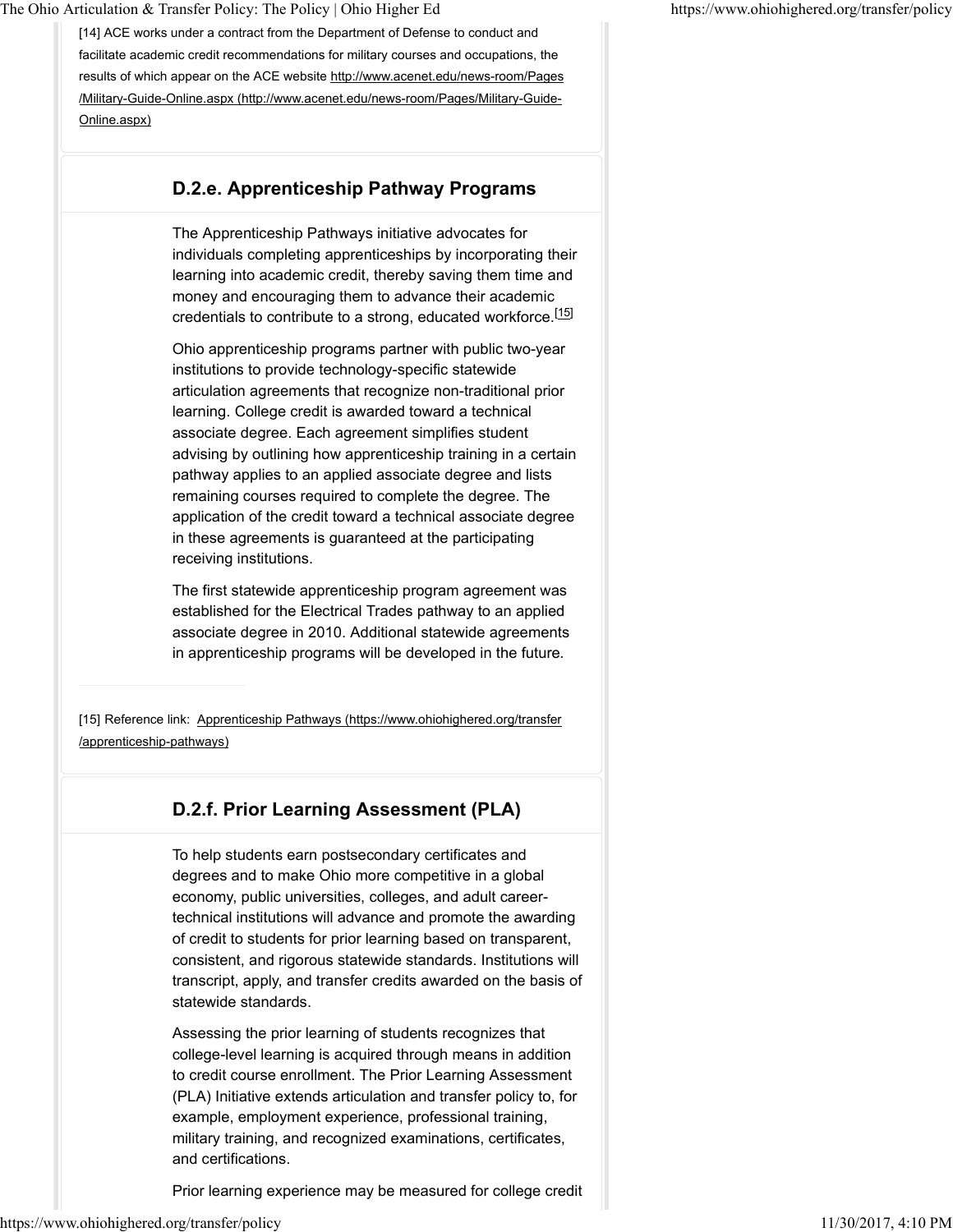through a number of rigorous evaluation methods known as PLA, which measures student learning (knowledge, skills, and competencies) that has occurred outside the college classroom to determine whether it is appropriate for college credit. PLA is a comprehensive phrase used to reference the evaluation methods to measure prior learning experience. Examples of PLA methods include, but are not limited to: individualized portfolio-based assessments; credit-byexaminations such as College-Level Examination Program (CLEP), Advanced Placement (AP) Examination Program, Excelsior College Exams, DANTES Subject Standardized Tests (DSST), and International Baccalaureate Exams (IB); military training, experience, and coursework recognized by the American Council on Education (ACE) or a regionally accredited military institution; apprenticeship pathway training programs; and adult and secondary career-technical courses and programs.

### **D.2.g. Advanced Placement (AP) Exams**

In response to the legislative requirement (Ohio Revised Code 3333.163) to adopt standards for each public institution of higher education to award credit to any student enrolled who has attained a passing score on an Advanced Placement (AP) examination, college credit is guaranteed for students who achieve an Advanced Placement (AP) test score of 3 or higher. The equivalent course from this credit is to be awarded and applied mainly toward general education and/or major course requirements at the receiving institution as recommended in the statewide course alignment guide. There are some exam areas that the receiving institution may be able to award college credit only toward general or free elective requirements in accordance with the statewide alignment recommendation for a minimum score of 3. Apart from Ohio Transfer Module and Transfer Assurance Guide guarantees, how AP credit applies toward a particular degree requirement will vary and be determined by each institution.

Public institutions of higher education are expected to follow the alignment recommendation guide to ensure the equity of credit for the score of 3 on AP exams within the public institutions of higher education in Ohio.

The Advanced Placement Policy became effective Fall 2009 (See Appendix N, DIRECTIVE FOR THE ADVANCED PLACEMENT [AP] POLICY (https://www.ohiohighered.org /transfer/policy/appendices)).

### **D.2.h. International Baccalaureate (IB) Exams**

In response to the legislative requirement (Ohio Revised Code 3345.38), board of trustees of Ohio's public institution of higher education shall adopt and implement a policy to grant undergraduate course credit to a student who has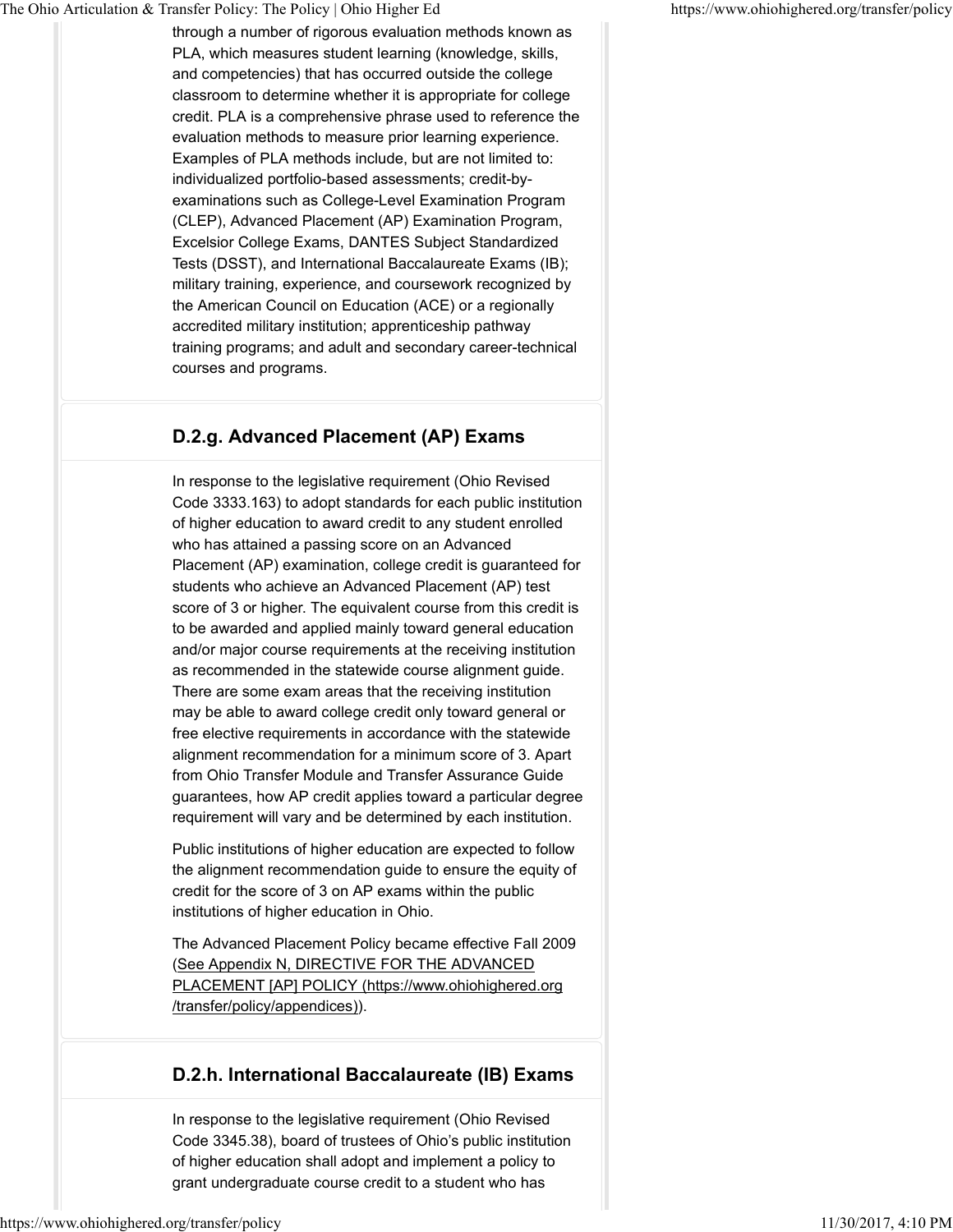successfully completed an International Baccalaureate diploma program. The policy adopted by each institution under this section shall do the following:

- Establish conditions for granting course 1. credit, including the minimum scores required on examinations constituting the International Baccalaureate diploma program in order to receive credit and
- 2. Identify specific course credit or other academic requirements of the institution, including the number of credit hours or other course credit that the institution will grant to a student who completes the diploma program.

#### See Appendix A, LEGISLATION

(https://www.ohiohighered.org/transfer/policy/appendices), for further details.

### **D.2.i. One-Year Option**

The One-Year Option establishes an articulation system whereby adults who complete a career-technical education program of study consisting of a minimum of 900 clock-hours and achieve an industry-recognized credential approved by the Chancellor shall receive thirty (30) semester hours of technical course credit toward a standardized Associate of Technical Study Degree (ATS) upon matriculation at a public institution of higher education in Ohio that confers such a degree. The 30 semester hours will be awarded as a block of credit (rather than credit for specific courses) and will satisfy the technical course requirements for the ATS degree. Proportional credit is to be awarded toward the ATS degree for adults who complete a program of study between 600 and 899 clock hours.

The One-Year Option builds upon Ohio's articulation and transfer system to help more adults accelerate their preparation for work by earning a technical associate degree. Consistent with the philosophy of the Career-Technical Assurance Guides (CTAGs), the One-Year Option guarantees that college credit will be awarded for collegelevel learning that occurs at career-technical institutions. The credit earned through the One-Year Option will be applied to ATS degrees bearing the following standardized degree titles:

- Associate of Technical Study in Building and 1. Industrial Technology
- 2. Associate of Technical Study in Business **Technology**
- Associate of Technical Study in Health and 3. Allied Health Technology
- 4. Associate of Technical Study in Information Technology
- 5. Associate of Technical Study in Services **Technology**

Inter-institutional credit affirmation teams provide oversight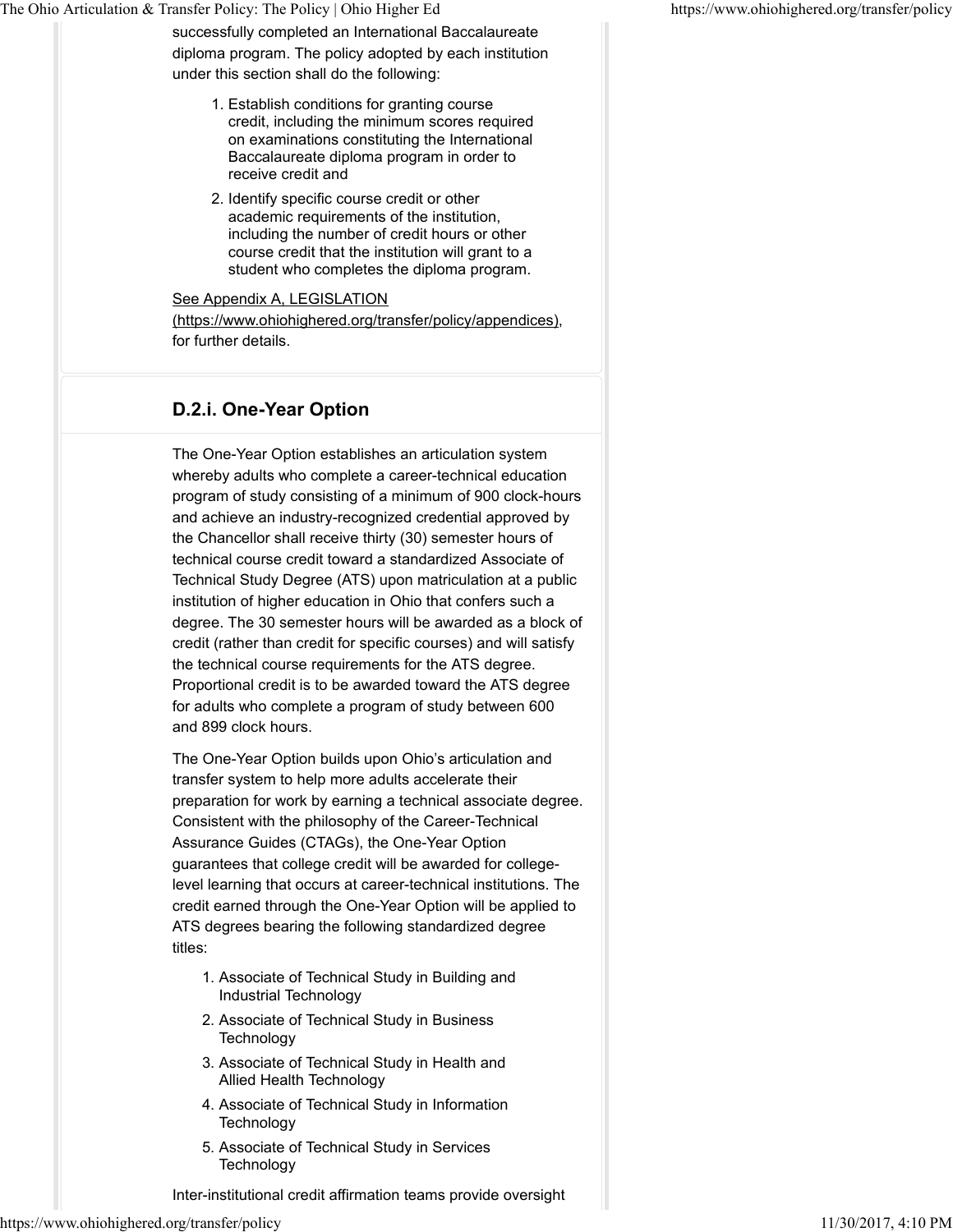for the One-Year Option through peer reviews of careertechnical education program of study and certifications to affirm that students who complete each program and approved certification(s) demonstrate competencies equivalent to 30 (or proportional) technical course credits.<sup>[16]</sup>

Advising resources are available to guide students who are considering enrolling in either a One-Year Option program of study or a Career-Technical Assurance Guide (CTAG) program of study. Effective advising is essential to inform the decision about which pathway is most appropriate to advance each student's immediate and future career and academic goals.

Section 363.120 of House Bill 59 of the 130<sup>th</sup> General Assembly provided the impetus for the One-Year Option.<sup>[17]</sup>

[16] Reference link: https://www.ohiohighered.org/node/2654 (https://www.ohiohighered.org/one-year-option/educators)

[17] Reference links: 1) Appendix (https://www.ohiohighered.org/sites/ohiohighered.org /files/uploads/perkins/One-Year%20Option%20Legislation.pdf) A, LEGISLATION; 2) https://www.ohiohighered.org/one-year-option (https://www.ohiohighered.org/one-yearoption)

# **D.2.j. Associate-to-Baccalaureate Degree Pathways**

Pertinent to the Ohio Revised Code 3333.16 (C), not later than December 1, 2018, the Chancellor of the Ohio Department of Higher Education shall update and implement the policies and procedures to ensure that any associate degree offered at a public institution of higher education may be transferred and applied to a bachelor degree program in an equivalent field at any other public institution of higher education without unnecessary duplication or institutional barriers. The policies and procedures shall ensure that each transferred associate degree applies to the student's degree objective in the same manner as equivalent coursework completed by the student at the receiving institution (See Appendix A, LEGISLATION (https://www.ohiohighered.org /transfer/policy/appendices)).

When updating and implementing the policies and procedures pursuant to this section, the Chancellor will seek input from faculty and academic leaders in each academic field or discipline.

## **D.2.k. Credit When It's Due**

The Credit When It's Due program provides the opportunity for students with prior college credit to be awarded an associate degree or certificate by applying credit earned before and/or after they began their current enrollment in a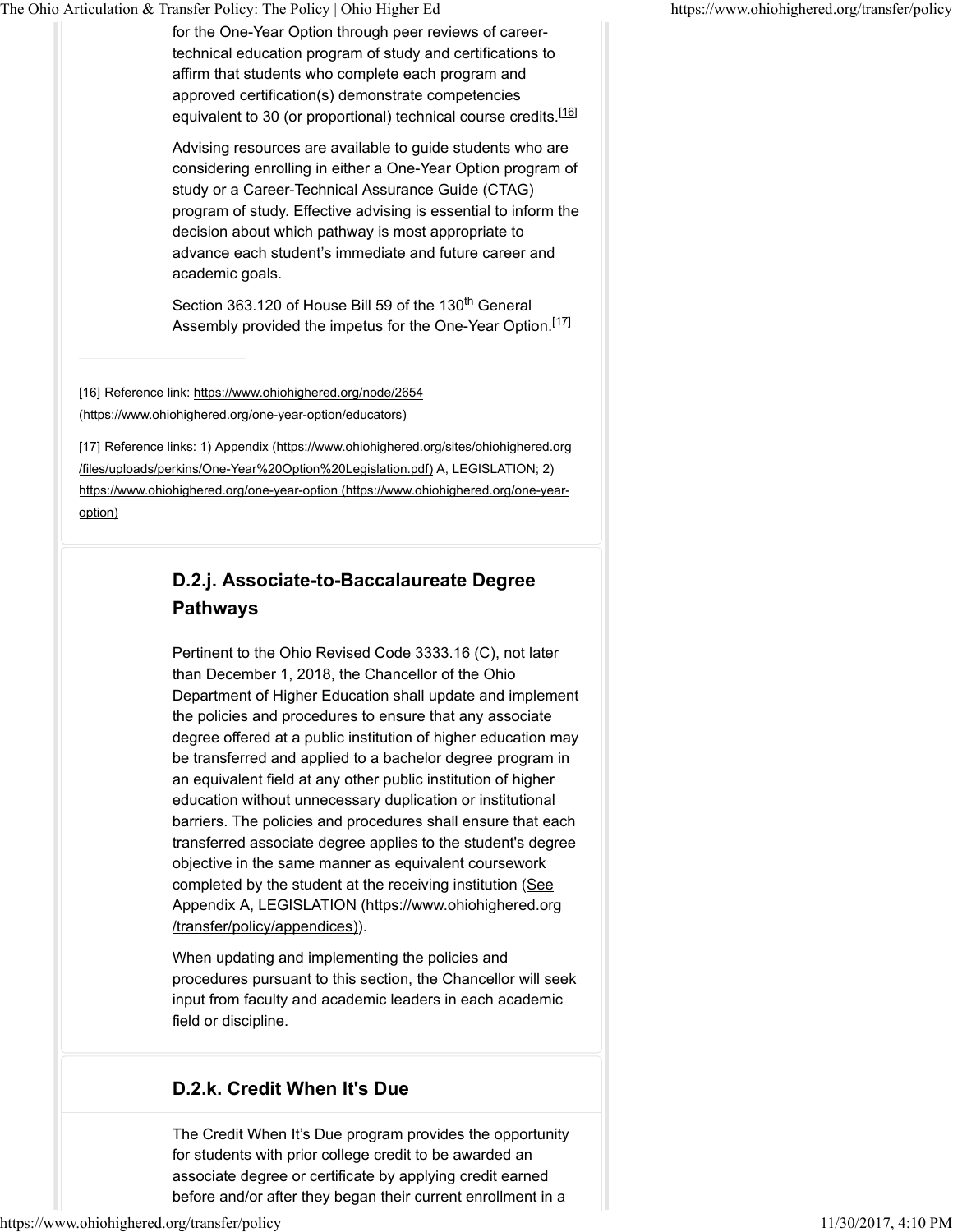degree or certificate program. Students benefit as credits already earned are recognized without having to re-enroll at the previously attended associate degree-granting institution. Additionally, academic credentials provide a sense of accomplishment as a sign of persistence in a student's academic career, as well as a qualification for employment that requires a degree or certificate.

With the permission of the student, participating institutions collaborate to exchange the academic records of eligible students with the associate degree-granting institution, which audits all of the student's previously earned credits to determine the completion of an associate degree or certificate. Institutions are to comply with the policies, procedures, and tools delineated in this Policy to complete the degree verification processes. Partnerships through Credit When It's Due program may occur: a) between institutions and/or b) within the institution in which the student is currently enrolled if it confers an associate degree or a certificate.

# **D.2.l. Application of Credit to the Major, Minor, and Field of Concentration**

Apart from the credit guarantees delineated in this Policy, the receiving institution will determine on a course-by-course basis how transfer credit applies to requirements in a specific academic major, minor, or field of concentration. Documentation of transfer course content may be necessary in courses without a statewide course/program equivalency guarantee if catalog descriptions are not conclusive. In these cases, additional information, such as the course or program syllabus and, if not documented in the syllabus, student assessment methods used in the course, may be obtained from the sending institution or student. Although it is inappropriate to assess students who have successfully completed standard classroom courses, it may be necessary in a limited number of cases to establish proficiency through auditions, portfolio reviews, or other types of competence verification as part of the transfer credit review for performance-based courses or programs for which the learning outcomes or standards of the sending institution are clearly and substantially different from those at the receiving institution.

# **D.2.m. Treatment of Upper- and Lower-Division Credit at Two- and Four-Year Institutions**

Universities often distinguish between lower- and upperdivision courses/credits and require that a given number of courses/credits must be completed at the upper-division level. The intent is to guarantee that each graduate will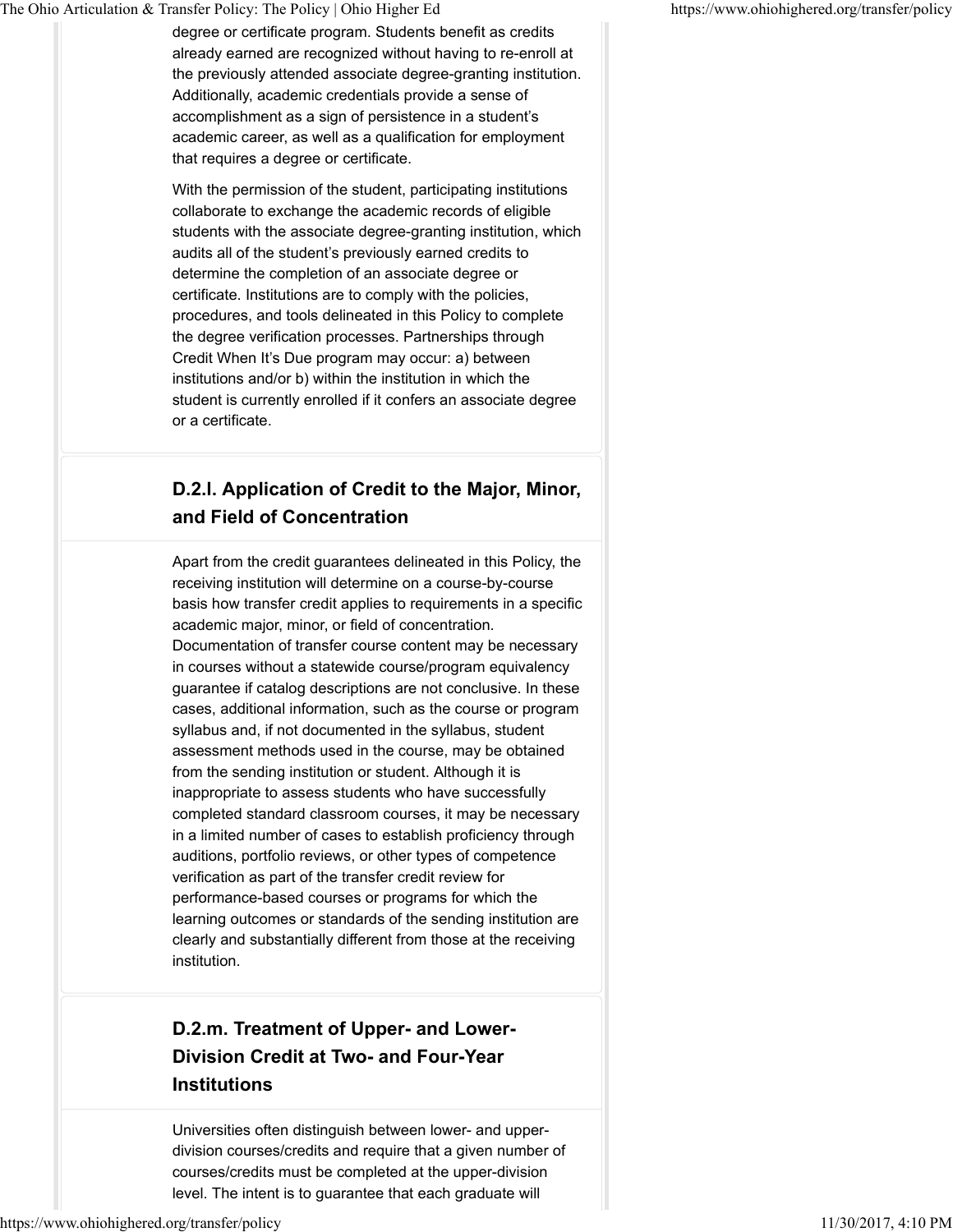complete a minimum number of courses in areas of specialization after completing lower-division pre-requisite courses.

Upper- and lower-division credits will be awarded for transfer coursework based upon the level of course to which each course is equated at the receiving institution. A course completed at one public institution of higher education and transferred to another shall be applied to the student's degree objective in the same manner as its equivalent course at the receiving institution. If a lower-division course at the sending institution is transferred as equivalent to an upper-division course at the receiving institution, it will apply as upper-division course credit. Likewise, an upper-division course taken at the sending institution that is transferred as equivalent to a lower-division course at the receiving institution will be counted as lower-division credit.

This Policy applies to students enrolled at an Ohio public institution of higher education beginning in the Fall of 2010 and who have not had their transfer credits evaluated for course equivalencies. Institutions may establish a petition process for the re-evaluation of their students' transfer credits evaluated after Fall 2005.<sup>[18]</sup>

[18] Fall 2005 is the statutory implementation period for the ORC 3333.16.

### **D.2.n. Applied Associate Degrees**

Applied associate degrees (which in Ohio are the Associate of Applied Business [AAB], Associate of Applied Science [AAS], Associate of Technical Study [ATS], and Associate of Individualized Study [AIS]) have a different curricular design than the Associate of Arts (AA) and Associate of Science (AS) degrees. Curricula for applied associate degrees are designed to proportionately contain more technical courses (i.e., applied courses in the major and fewer general education courses) compared to AA and AS degrees. Consequently, applied degree graduates who choose to transfer into an AA, AS, or baccalaureate degree program typically have to complete additional courses to meet the general education requirements for those degrees. Individual Ohio Transfer Module (OTM) courses completed as part of or in addition to the applied associate degree will transfer and apply toward the OTM of the receiving institution.

There are many articulation and transfer agreements that facilitate the acceptance and application of applied degree courses, including those facilitated through Transfer Assurance Guide (TAG) and Career-Technical Assurance Guide (CTAG) guarantees. Some baccalaureate-completion articulation agreements are specifically designed for technical degree programs. These structured agreements tend to be institutional and discipline specific. Therefore, students should seek information about these programs early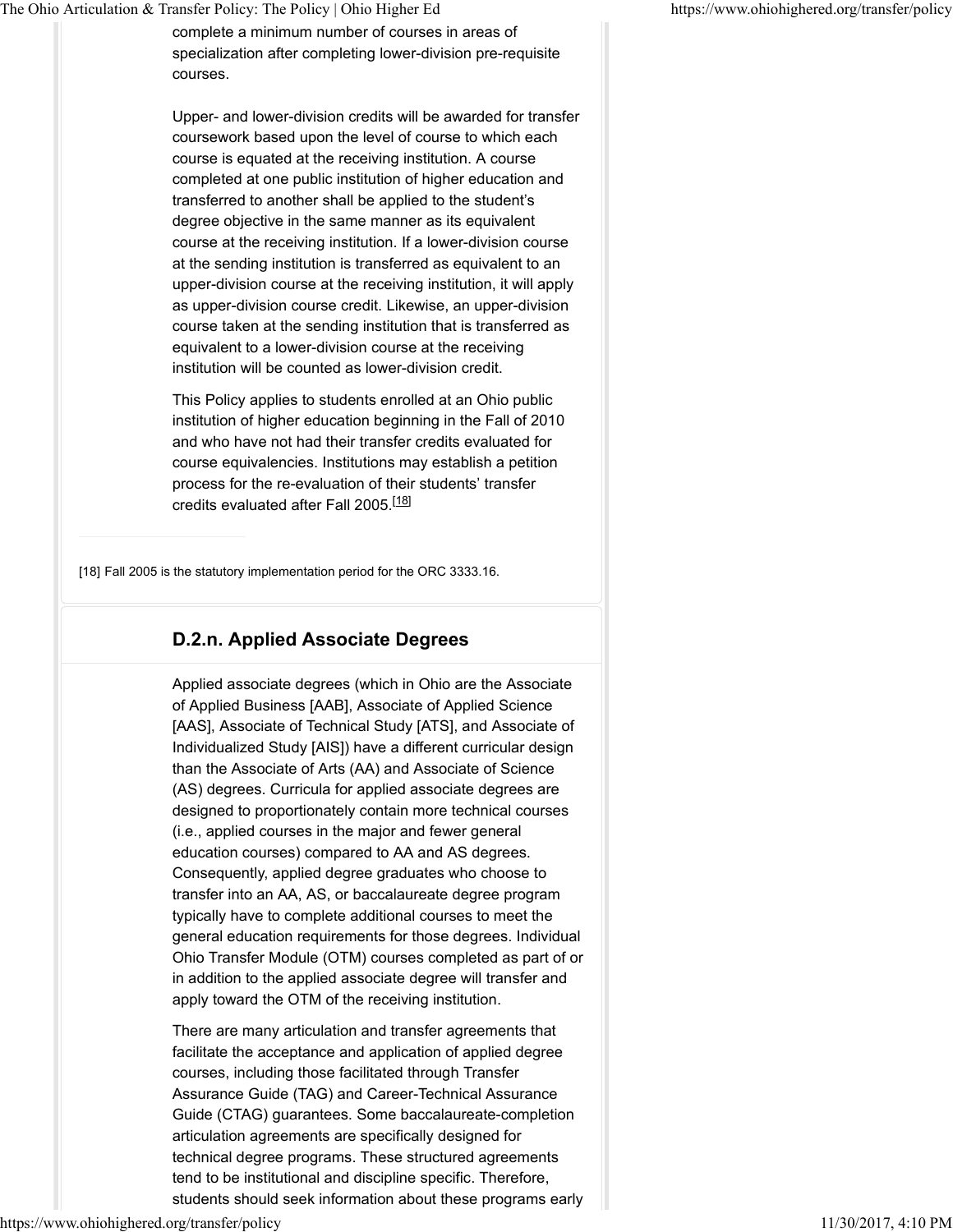in their college studies. Informed course selection decisions and transfer planning are required to take maximum advantage of the articulation and transfer agreements.

### **D.2.o. Non-Traditional Credit and Electives**

Credits earned through Pass/Fail grading options, credit-byexaminations, portfolio reviews, and other non-traditional credit awards that may be known by other names at institutions will transfer as equivalent courses when available at the receiving institution. If there are no equivalent courses and the courses are not applicable to the TAG, CTAG, MTAG, OTM, General Education Requirements, or specific program requirements, such courses will transfer or articulate as free or general electives when they exist in a program. However, some institutions limit the number of nontraditional credits that can apply toward a given program or degree, or limit the fields in which these credits may be taken. In these cases, the receiving institution shall apply such credit in the same way for both native and transfer students.

# **E. Institutional Support for Student Advising through the Ohio Articulation and Transfer Network (OATN)**

Both sending and receiving institutions shall provide transfer and articulation advising to students as early in their matriculation as possible. Resources such as transfer guides, transfer course equivalency tables and database, institutional transfer and articulation processes, and articulation agreements shall be made available to students in prevailing customary formats. The goal is to advance course planning at the student's current institution that maximizes successful transfer and application of credits to the student's chosen program at the receiving institution. Inter-institutional cooperation, including consortia, to develop advising materials and processes is encouraged.

To directly support effective student advising, all public institutions shall comply with the following Policy expectations:

- Provide requirements of all degree programs and certificates through an electronic course/program transfer and applicability database in the form of a degree audit using a course/program applicability system that the OATN subscribes for use by institutions. Each prospective and current student will be able to view specific requirements for all degree programs and certificates.
- Provide course equivalencies, including courses that carry a statewide transfer guarantee even when a receiving institution does not offer an equivalent course, for any Ohio public institution of learning from which twenty-five or more transfer students are enrolled each year. The number of transfer students will be tracked in the statewide higher education information system and will be reviewed annually to appraise institutions when the twenty-five threshold is reached. Course/Program equivalents will include:
	- 1. Approved courses/programs tied to any of the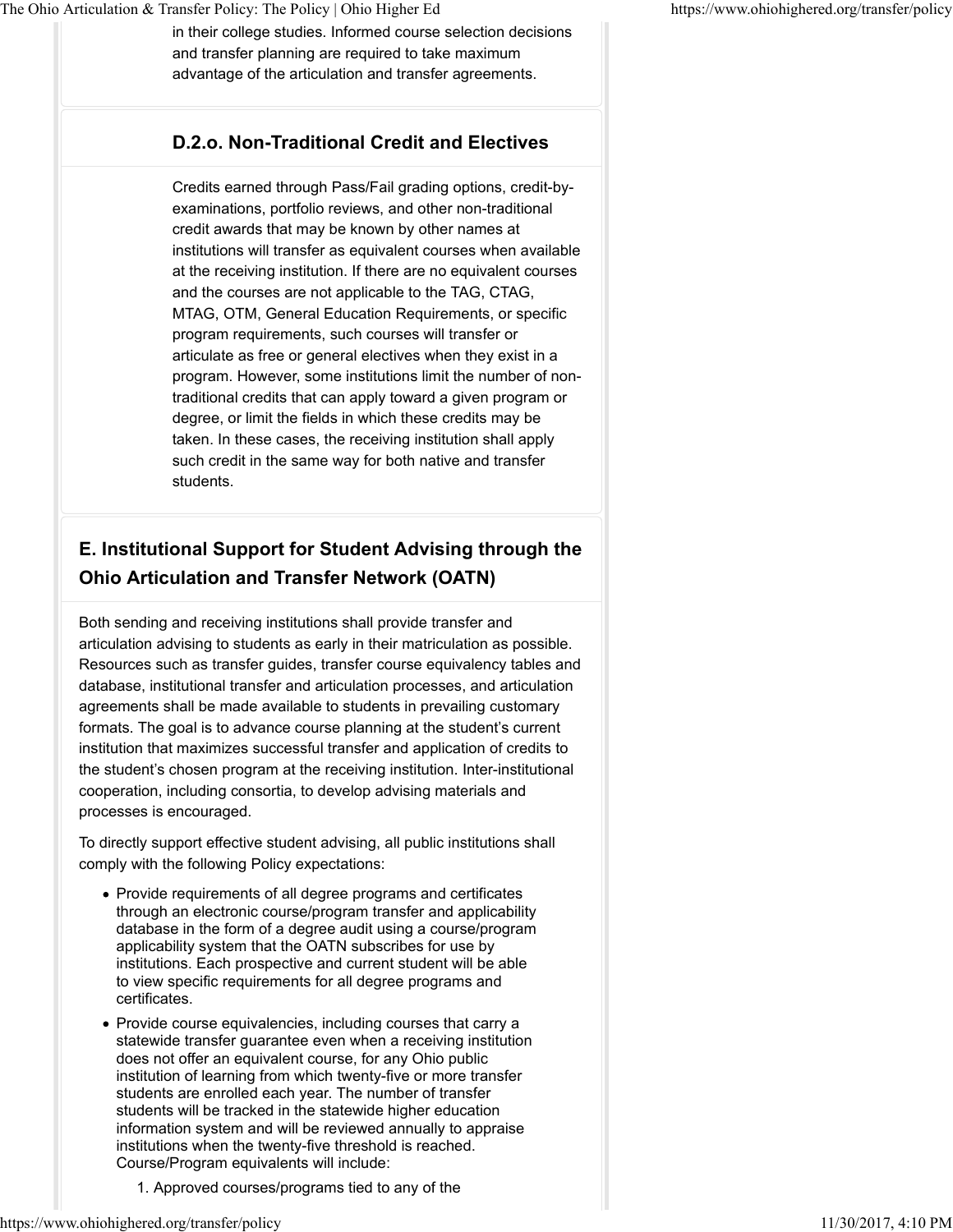- statewide credit transfer guaranteed programs, including the Ohio Transfer Module, Transfer Assurance Guides, Career-Technical Assurance Guides, Military Transfer Assurance Guides, and Advanced Placement exam course alignments;
- 2. Courses equating to those that apply to a degree requirement, including general education, graduation, and specific major and degree requirements; and
- 3. Other commonly transferred courses and programs for degree programs with higher percentages of transfer students enrolled.
- Prior to the start of the academic year, perform data validation against all statewide course/program reporting systems, institutional course inventories, equivalencies, and degree programs that will be active for the upcoming academic year.<sup>[19]</sup> The updates must reflect changes in degree program requirements and equivalencies based on course and program changes. This requires submission of course inventory information to the statewide higher education information system as prescribed.
- Develop and operate an ongoing training program for appropriate advisors, counselors, outreach staff, faculty members, and admissions personnel concerning the various electronic course/program transfer and applicability database systems, including the statewide course/program reporting systems. Each person must know how to locate, navigate, and provide instruction for the various systems. The training will be documented and offered to all new employees serving in those positions and to all employees as needed.

Institutional requirements for serving and advising veterans and active duty service members are specified in Appendix O, INSTITUTIONAL REQUIREMENTS FOR SERVING VETERANS AND ACTIVE DUTY SERVICE MEMBERS (https://www.ohiohighered.org/transfer/policy /appendices)**.**

[19] https://reports-cems.transfercredit.ohio.gov (https://reports-

cems.transfercredit.ohio.gov/)

### **F. Student Responsibilities**

To maximize transfer credit application, prospective transfer students must take responsibility for planning their course of study as early as possible to meet both the academic and non-academic requirements of the institution to which they desire to articulate or transfer credit. The student is responsible to investigate and use the information, advising, and other available resources to develop such a plan, which for those planning to transfer credits should occur in advance of enrollment for adults and prior to graduation for high school students. Students should:

Actively seek program, degree, and transfer information; meet 1. with an advisor from both the current and receiving institutions to assist them in preparing a course of study that meets the academic requirements for the program/degree to which they plan to transfer; and use the various electronic course/program transfer and applicability database systems, including Ohio Transfer to Degree Guarantee web resources, and select courses/programs at their current institution that satisfy requirements at the receiving institution to maximize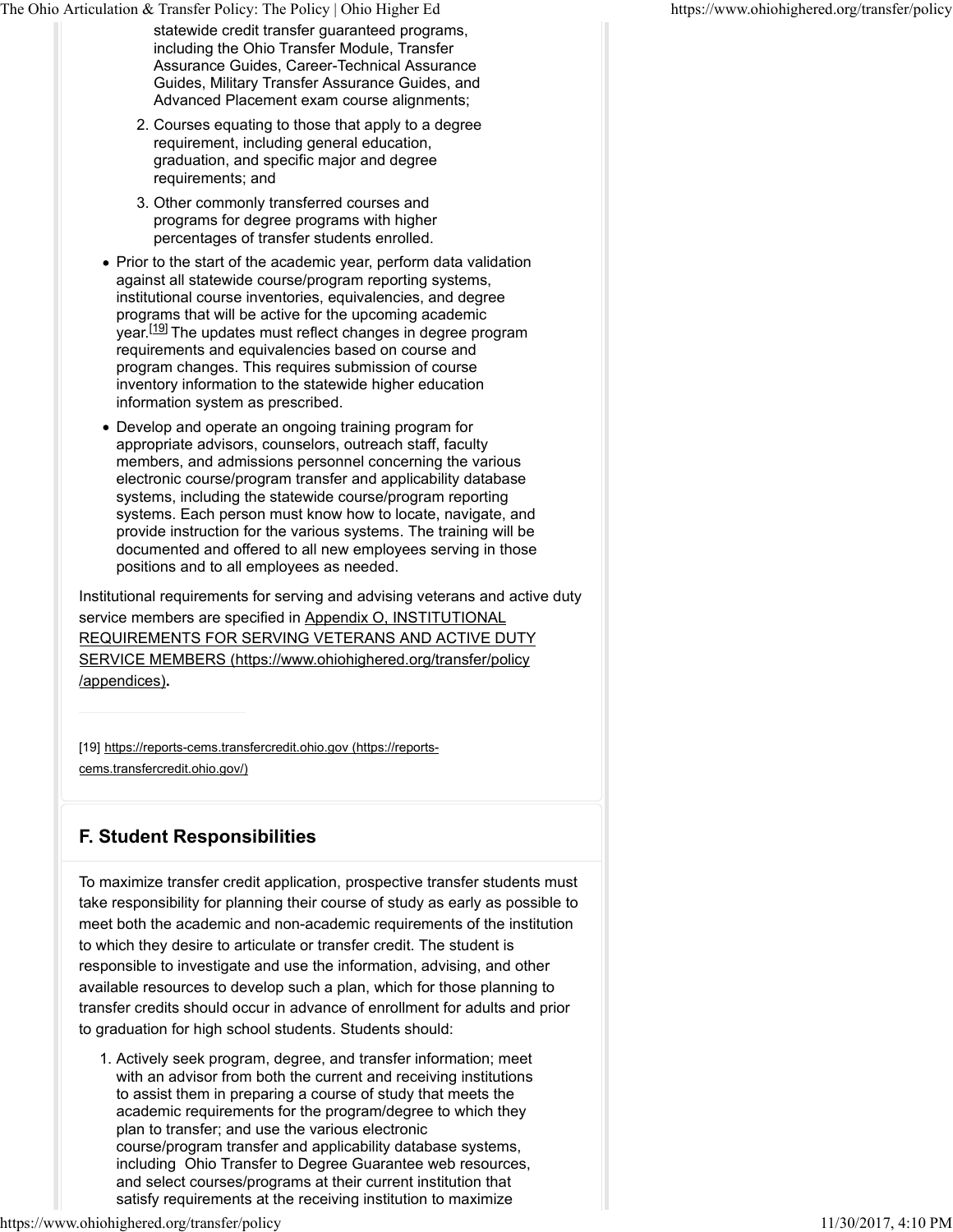the application of transfer credit;

- 2. Be aware that remedial and developmental credits/courses will **not** transfer and not apply toward any degree program;
- 3. Know exactly the credit that will be awarded and how it will apply to their courses and program, and be familiar with the formal appeals process at their receiving institution;
- Understand the policies that may affect the transition to 4. another institution: (a) the grade-point average earned at the sending institution does not transfer to the receiving institution, but may be used to determine institutional and program admission requirements; (b) after failing a course at the receiving institution and subsequently passing its equivalent at another institution (e.g., in the summer or online) does not mean that the grade earned for the equivalent course will replace the failed grade earned at the receiving institution; and (c) successfully completing a credit-by-examination may not necessarily replace a failed course at the receiving institution;
- 5. Know that delays in developing and following an appropriate transfer plan or changing the plan (e.g., changing their majors or withdrawing from courses) will likely reduce the number of transfer credits that apply to the major or degree program ultimately selected and/or extend the length of time to complete the degree;
- 6. Understand requirements and processes for application fees, transfer admission, course transfer, financial aid, scholarships, and housing policies and procedures of the colleges and universities to which they plan to apply;
- 7. Adhere to deadlines, restrictions, and other criteria, such as the policies regarding deposits required prior to enrollment and the dates when any refunds of those deposits are available;
- 8. Complete all materials required for the admission application and submit them on or before all deadlines;
- 9. Notify each college or university that accepts them for admission whether they will accept or reject its offer as soon as they have heard from all the institutions to which they applied by no later than the deadline date set by the respective institution; and
- 10. Confirm their intent to enroll and submit any required deposits to only one college or university by its required notification/deadline date if required.

### **G. Communication**

Institutions shall establish routine communication and internal accountability methods (e.g., liaison officers, inter-institutional administrative committees, faculty collaborations) to address systems and issues associated with student transfer. For example, inter-departmental committees can address process improvement, advising concerns, course content mismatches, and patterns of poor student performance in sequential courses.

Any pertinent issues at the institutional level may be brought to and shared with other institutions through various statewide stakeholder venues including the Ohio Articulation and Transfer Network (OATN) Advisory Council and various committee meetings, as well as by contacting the OATN directly. Issues may also be communicated through an institution's chief academic officer/provost or superintendent, who can contact the appropriate staff at the OATN. All official communications from the OATN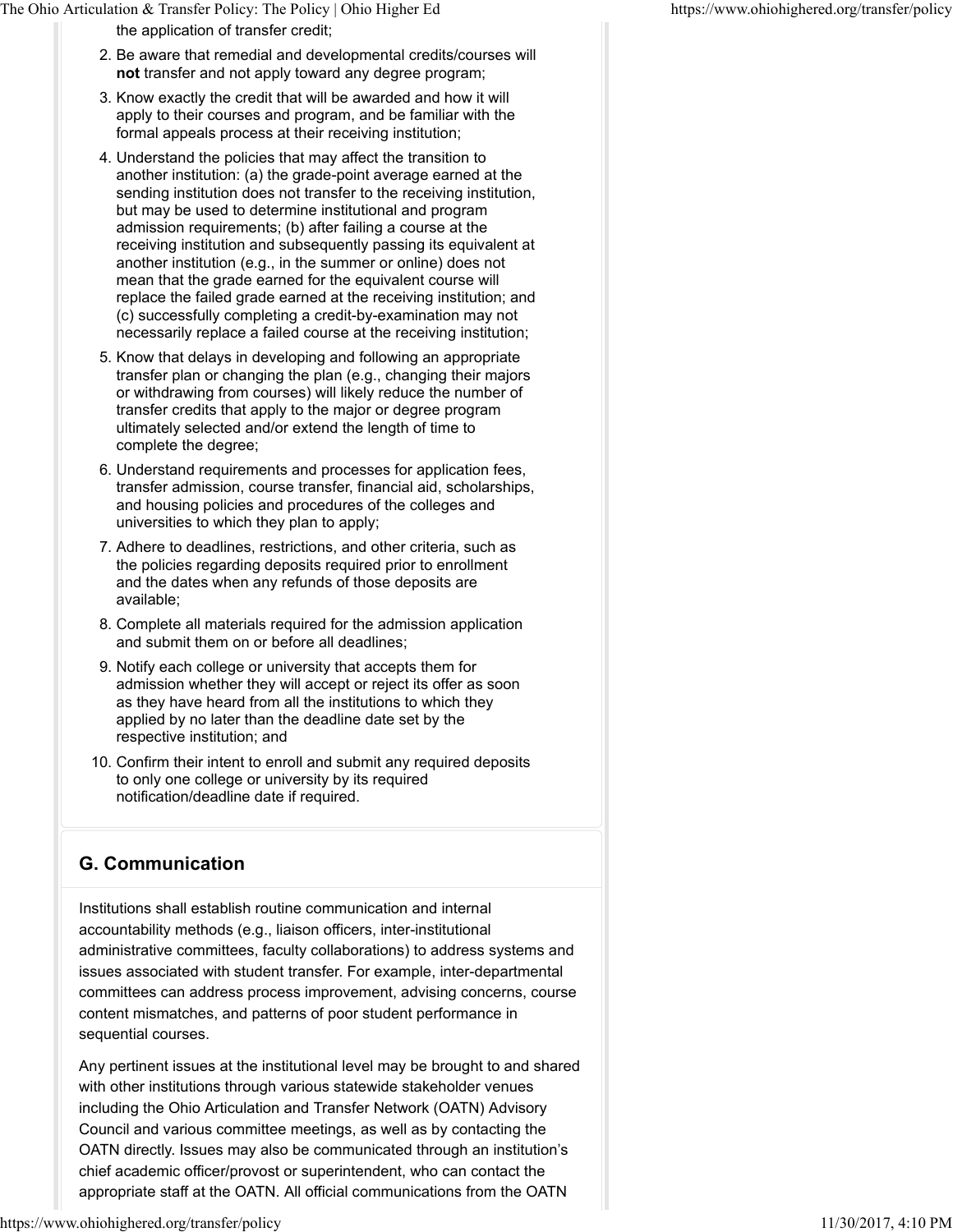are shared with chief academic officers/ provosts and/or superintendents, who distribute the information to appropriate stakeholders on their campuses. In addition, OATN often communicates directly with coordinators for each of the transfer guarantee programs who were designated by the institution, as well as representatives from various institutional offices/departments and governmental and professional organizations when appropriate, such as registrars, admissions directors, veterans affairs directors, and Ohio State Apprenticeship Council (OSAC). The OATN also provides an electronic forum to conduct statewide articulation and transfer discussions and share promising practices among users of the forum.

See Appendix P, OHIO ARTICULATION AND TRANSFER NETWORK COMMUNICATION FLOWCHART (https://www.ohiohighered.org/transfer /policy/appendices), as an example for various statewide means that promote effective communication throughout the OATN. A faculty and staff resource website is also available to facilitate communication among stakeholders.<sup>[20]</sup>

[20] Reference link: Faculty and Staff Resources (https://www.ohiohighered.org/transfer /faculty\_and\_staff\_resources)

# **H. Ohio Articulation and Transfer Network Oversight Board**

In order for the Ohio Articulation and Transfer Network (OATN) to effectuate the transfer of students within public institutions of higher education, maintain and validate quality assurance of courses and programs, broaden the number of courses and programs guaranteed to transfer, enhance electronic transfer tools, and expand various articulation and transfer initiatives, including the awarding of college credit for prior learning experiences, the OATN Oversight Board shall serve in an advisory capacity to the Chancellor of the Ohio Department of Higher Education. Chaired by the Chancellor or his/her designee, membership of the Oversight Board includes college presidents, superintendents, provosts, chief academic officers, and other representatives from college, university, and adult/secondary career-technical institutions having responsibility relating to articulation and transfer.

The Oversight Board shall advise the Chancellor concerning the following OATN areas of purview: strategic directions and goals, policy development with the goal of identifying issues and recommending strategies to correct them, institutional compliance considerations, the OATN budget and expenditure of revenues, assessment of fees, hiring an executive director of the Network, and considerations for the recommendations of the OATN Advisory Council.

The Oversight Board may create subcommittees and shall serve as the Steering Committee to the OATN Advisory Council. The Board may also direct the Advisory Council to assist the Oversight Board with its duties, but shall do so with a specific charge on topics and desired compositions for task groups.

A hallmark of the Oversight Board is its practice of open and mutual communication throughout the OATN whereby any entity or stakeholder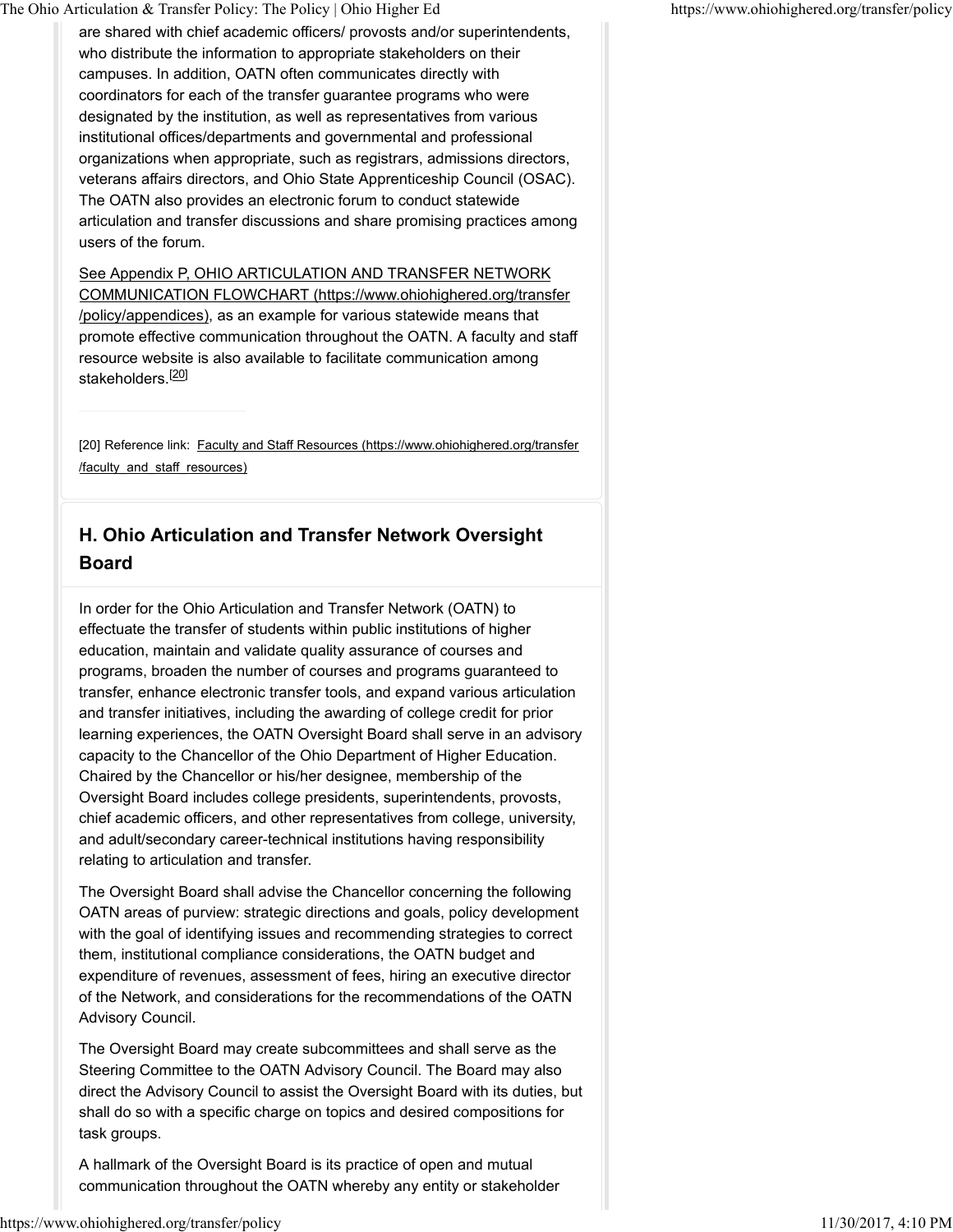can propose a Policy revision or improved articulation and transfer practice (See Appendix P, OHIO ARTICULATION AND TRANSFER NETWORK COMMUNICATION FLOWCHART (https://www.ohiohighered.org/transfer /policy/appendices)).

# **I. Ohio Articulation and Transfer Network Advisory Council**

The Ohio Department of Higher Education (ODHE) and the Ohio Articulation and Transfer Network (OATN) shall provide a continuing forum on the progress of higher education in implementing this Policy by coordinating an Ohio Articulation and Transfer Network Advisory Council comprised of representatives from Ohio public and private institutions of higher education, adult and secondary career-technical institutions, and other appropriate stakeholders. The Chancellor shall select Advisory Council members from representatives nominated by institutional chief administrators including presidents, provosts and chief academic officers, or school superintendents.

The OATN Advisory Council shall have the responsibility to advise the Oversight Board and Chancellor of the Ohio Department of Higher Education as follows:

- 1. Conduct a continuing review of the provisions of this Policy and recommend such revisions as needed to meet the intent of the Policy while maintaining program and degree integrity (See Appendix Q, PROCEDURES FOR AMENDING THE POLICY ON ARTICULATION AND TRANSFER (https://www.ohiohighered.org/transfer/policy/appendices));
- 2. Review and make recommendations concerning articulation and transfer issues brought before it by public career-technical and higher education institutions;
- 3. Respond to requests and charges given by the Oversight Board;
- 4. Recommend modifications in institutional policies and procedures which, in the Advisory Council's judgment, would enhance and facilitate the transfer of students while maintaining the academic integrity of curricula;
- 5. Charge statewide faculty panels and subcommittees with the responsibility to develop, review, and recommend adjustments as needed in the Ohio Transfer Module (OTM), Transfer Assurance Guides (TAGs), Career-Technical Assurance Guides (CTAGs), Military Transfer Assurance Guides (MTAGs), Advanced Placement (AP) credit awarding, and all other statewide transfer and articulation criteria based on the stipulations of the Policy;
- 6. Charge respective statewide faculty review panels to review each institution's submissions for the OTM, TAGs, CTAGs, and all other required or requested submissions to assure that the courses and programs identified meet Policy stipulations;
- 7. Establish committees (e.g., OTM Faculty Subcommittees, TAG Faculty Review Panels, CTAG Faculty Review Panels, and Articulation and Transfer Technology Steering Committee) with defined charges, representative membership, and lengths of terms that will provide review and recommendations to the OATN Advisory Council on specific aspects of the Ohio Articulation and Transfer Policy related to the interpretation and implementation of the Policy; and
- 8. Recommend strategies and initiatives to strengthen Ohio's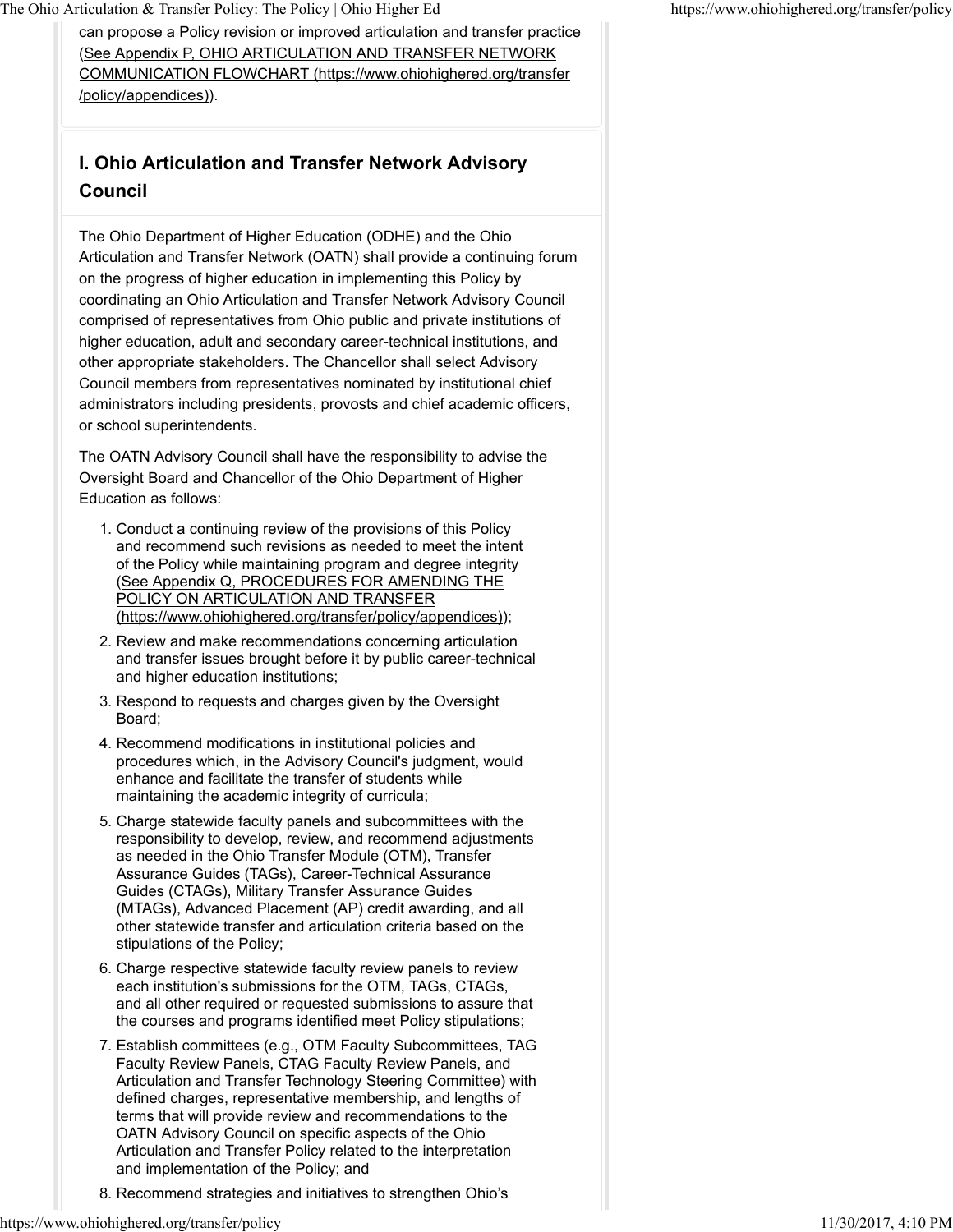Articulation and Transfer Policy. The Ohio Articulation & Transfer Policy: The Policy | Ohio Higher Ed https://www.ohiohighered.org/transfer/policy

#### **J. Branding**

To increase public awareness of available articulation and transfer opportunities, strategies have been developed and executed to advance a consistent brand for Ohio's many articulation and transfer initiatives, which collectively are called the Ohio Transfer to Degree Guarantee (T2DG). Free materials, including approved logos, are available to education institutions or other organizations that wish to download, distribute, or link to them to promote the Ohio Transfer to Degree (https://transfercredit.ohio.gov/) Guarantee (T2DG) program.<sup>[21]</sup>

[21] Reference link: Ohio Transfer to Degree Guarantee (http://transfercredit.ohio.gov/)

#### **K. Research and Evaluation**

The Ohio Department of Higher Education (ODHE) and the Ohio Articulation and Transfer Network (OATN), working in close cooperation with the OATN Oversight Board and the Advisory Council, shall develop an assessment and validation system to measure Policy effectiveness. Research helps provide validation and also identify needs for policy adjustments and process improvement. The ODHE and OATN will establish and manage short- and long-term plans to monitor transfer system effectiveness. Plans will include ongoing surveys and research to assess and validate the structure, process, outcomes, and overall effectiveness of statewide and institutional articulation and transfer policies.

Certain policies and legislation may require measuring Policy effectiveness within a set time period. ODHE and OATN will keep these requirements in mind when determining research and evaluation plans.

### **L. Technology Infrastructure**

In an effort to implement Ohio's Articulation and Transfer Policy and support improved articulation and transfer processes, the Ohio Department of Higher Education (ODHE) and the Ohio Articulation and Transfer Network (OATN) shall coordinate and maintain statewide resources made available to citizens, public colleges and universities, school districts, adult and secondary career-technical institutions, and other entities that participate in Ohio Transfer to Degree Guarantee programs. Such resources are designed to:

- 1. Standardize data and systems that help institutional partners streamline their transfer business processes,
- 2. Help streamline the transfer credit evaluation process,
- Establish strategic processes that undergird and continually 3. improve articulation and transfer in Ohio, and
- 4. Help students receive and have their completed credit applied in order to advance their education as cost-effectively and expeditiously as possible while protecting the quality of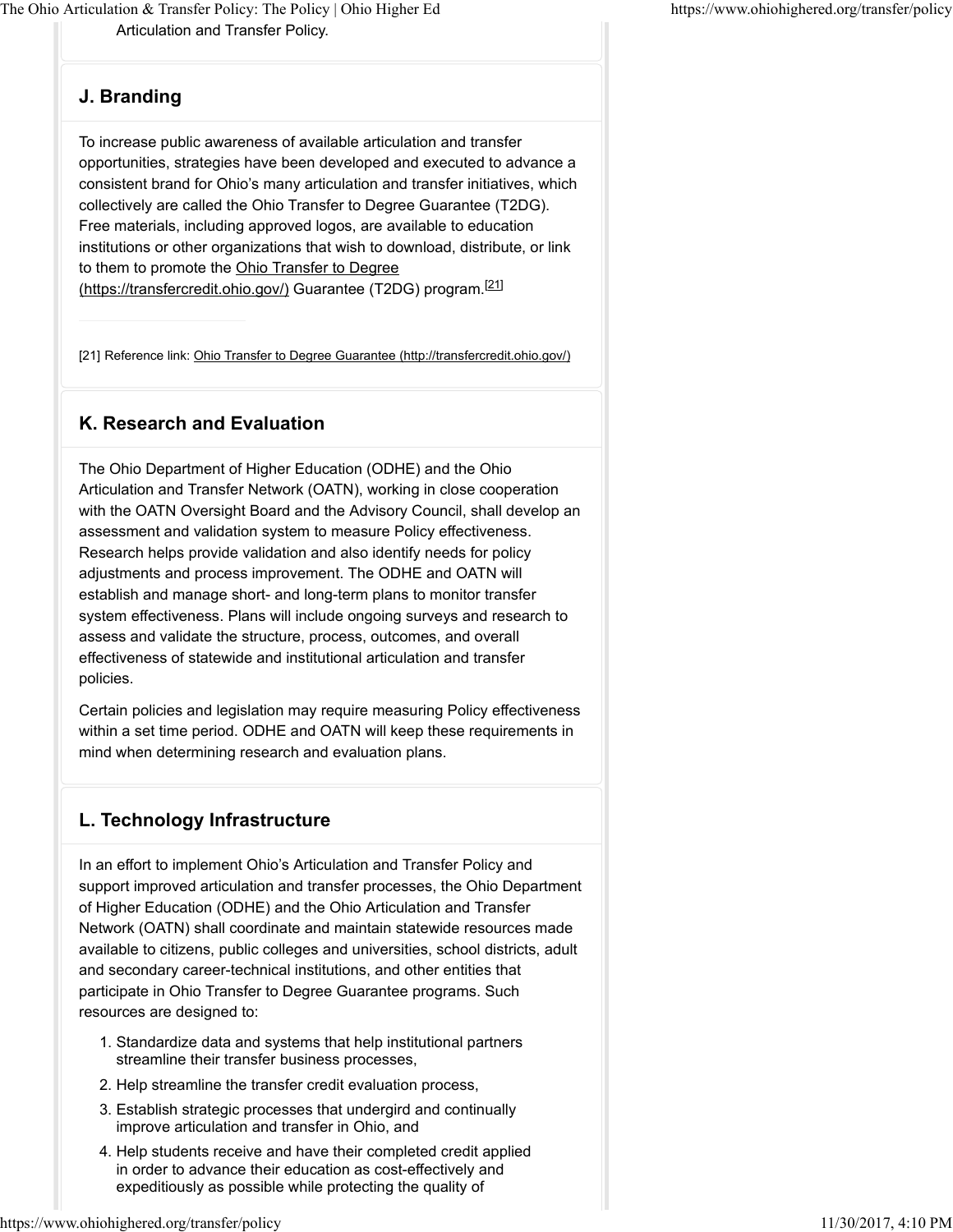Statewide resources come in various forms using a technology-based transfer infrastructure coordinated and supported by the ODHE and OATN, including:

- 1. An articulation and transfer clearinghouse system that allows the participating institutions to exchange student transcript data electronically with more consistent data structure;
- 2. Course/Program equivalency reporting systems through an information repository of statewide course/program equivalency guarantees to be used by institutional stakeholders that teach, advise, and otherwise help students attain the educational credentials right for them;
- 3. An electronic course/program equivalency management system to submit, review, and approve courses and programs for the statewide transfer guarantees;
- 4. An electronic transfer student portal to streamline credit transfer among participating public institutions of higher education and credit articulation from adult/secondary careertechnical institutions to participating public institutions of higher education;
- 5. A course/program applicability system that the OATN subscribes for use by institutions in order to provide course equivalencies, including courses that carry a statewide transfer guarantee even when a receiving institution does not offer an equivalent course, for any Ohio public institution of learning from which twenty-five or more transfer students are enrolled each year; and
- 6. A communication platform/forum that allows institutional users to help each other by sharing and discussing issues, announcements, and other articulation and transfer related information among public institutions.

## **M. Student Appeals at the Receiving Institution**

A multi-level, broad-based appeal process shall be publicized and in place at each institution. When notifying a student of the results of the official transcript evaluation of his/her transfer and articulated credits, the receiving institution shall provide the student with a written statement of transfer and articulated credit applicability. At the same time, the institution must inform the student of the institution's appeals process, should he/she wish to contest the evaluation. A student disagreeing with the application of transfer and articulated credit by the receiving institution must file his/her appeal in writing within ninety (90) days of receipt of the statement of transfer and articulated credit applicability. The institution shall respond to the appeal within thirty (30) days of receipt of the appeal at each appeal level.

Effective January 1, 2015, all public institutions of higher education shall also establish an appeals procedure for students who are veterans or service members for resolving disputes regarding the awarding of college credit for military training, experience, and coursework.<sup>[22]</sup> An institution with a broad-based appeals process might already include military training, experience, and coursework, which complies with the spirit of this requirement.